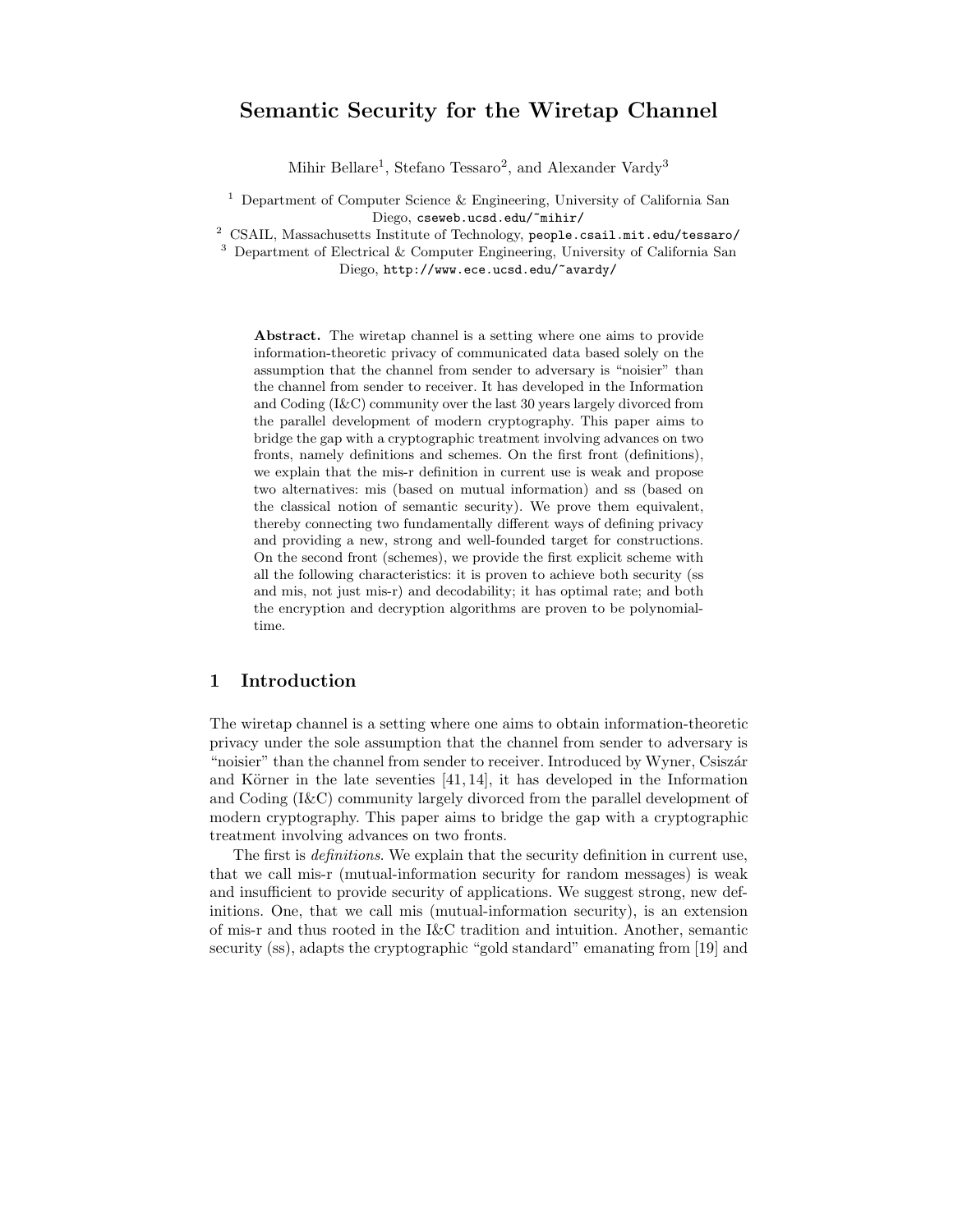universally accepted in the cryptographic community. We prove the two equivalent, thereby connecting two fundamentally different ways of defining privacy and providing a new, strong and well-founded target for constructions.

The second is schemes. Classically, the focus of the I&C community has been proofs of existence of mis-r schemes of optimal rate. The proofs are nonconstructive so that the schemes may not even be explicit let alone polynomial time. Recently, there has been progress towards explicit mis-r schemes [30, 29, 21]. We take this effort to its full culmination by providing the first explicit construction of a scheme with all the following characteristics: it is proven to achieve security (not just mis-r but ss and mis) over the adversary channel; it is proven to achieve decodabilty over the receiver channel; it has optimal rate; and both the encryption and decryption algorithms are proven to be polynomialtime.

Today the possibility of realizing the wiretap setting in wireless networks is receiving practical attention and fueling a fresh look at this area. Our work helps guide the choice of security goals and schemes. Let us now look at all this in more detail.

The wiretap model. The setting is depicted in Fig. 1. The sender applies to her message M a randomized encryption algorithm  $\mathcal{E}$ :  $\{0,1\}^m \to \{0,1\}^c$  to get what we call the *sender ciphertext*  $X \leftarrow s \mathcal{E}(M)$ . This is transmitted to the receiver over the receiver channel ChR so that the latter gets a receiver ciphertext  $Y \leftarrow s$  ChR(X) which he decrypts via algorithm D to recover the message. The adversary's wiretap is modeled as another channel ChA and she accordingly gets an *adversary ciphertext*  $Z \leftarrow$  ChA(X) from which she tries to glean whatever she can about the message.

A channel is a randomized function specified by a transition probability matrix W where  $W[x, y]$  is the probability that input x results in output y. Here  $x, y$  are strings. The canonical example is the Binary Symmetric Channel  $BSC_p$  with crossover probability  $p \leq 1/2$  taking a binary string x of any length and returning the string  $y$  of the same length formed by flipping each bit of  $x$ independently with probability  $p$ . For concreteness and simplicity of exposition we will often phrase discussions in the setting where ChR, ChA are BSCs with crossover probabilities  $p_R$ ,  $p_A \leq 1/2$  respectively, but our results apply in much greater generality. In this case the assumption that ChA is "noisier" than ChR corresponds to the assumption that  $p_R < p_A$ . This is the only assumption made: the adversary is computationally unbounded, and the scheme is keyless, meaning sender and receiver are not assumed to a priori share any information not known to the adversary.

The setting now has a literature encompassing hundreds of papers. (See the survey  $[28]$  or the book  $[6]$ .) Schemes must satisfy two conditions, namely decoding and security. The decoding condition asks that the scheme provide errorcorrection over the receiver channel, namely the limit as  $k \to \infty$  of the maximum, over all M of length m, of  $Pr[\mathcal{D}(\mathsf{ChR}(\mathcal{E}(M))) \neq M]$ , is 0, where k is an underlying security parameter of which  $m, c$  are functions. The original security condition of [41] was that  $\lim_{k\to\infty} I(M; ChA(\mathcal{E}(M))/m = 0$  where the message random vari-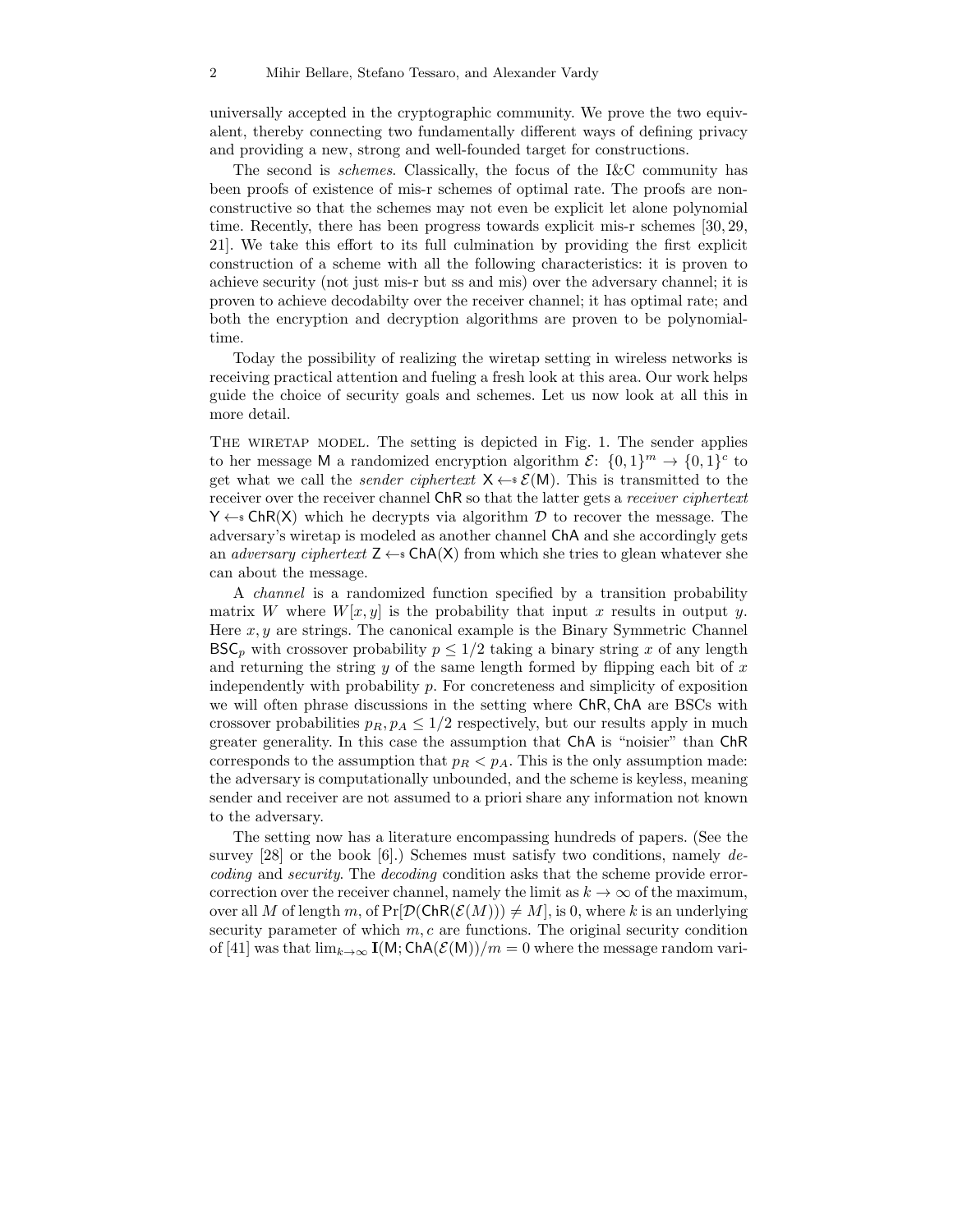

able M is uniformly distributed over  $\{0,1\}^m$  and  $\mathbf{I}(M; \mathbf{Z}) = \mathbf{H}(M) - \mathbf{H}(M | \mathbf{Z})$  is the mutual information. This was critiqued by [31, 32] who put forth the stronger security condition now in use, namely that  $\lim_{k\to\infty} I(M; ChA(\mathcal{E}(M)))=0$ , the random variable M continuing to be uniformly distributed over  $\{0,1\}^m$ . The *rate*  $\textbf{Rate}(\mathcal{E})$  of a scheme is  $m/c$ .

The literature has focused on determining the maximum possible rate. (We stress that the maximum is over all possible schemes, not just ones that are explicitly given or polynomial time.) Shannon's seminal result [37] says that if we ignore security and merely consider achieving the decoding condition then this optimal rate is the receiver channel capacity, which in the BSC case is  $1-h_2(p_R)$ where  $h_2$  is the binary entropy function  $h_2(p) = -p \lg(p) - (1-p) \lg(1-p)$ . He gave non-constructive proofs of existence of schemes meeting capacity. Coming in with this background and the added security condition, it was natural for the wiretap community to follow Shannon's lead and begin by asking what is the maximum achievable rate subject to both the security and decoding conditions. This optimal rate is called the secrecy capacity and, in the case of BSCs, equals the difference  $(1 - h_2(p_R)) - (1 - h_2(p_A)) = h_2(p_A) - h_2(p_R)$  in capacities of the receiver and adversary channels. Non-constructive proofs of the existence of schemes with this optimal rate were given in [41, 14, 7]. Efforts to obtain explicit, secure schemes of optimal rate followed [40, 33, 30, 29, 21].

CONTEXT. Practical interest in the wiretap setting is escalating. Its proponents note two striking benefits over conventional cryptography: (1) no computational assumptions, and  $(2)$  no keys and hence no key distribution. Item  $(1)$  is attractive to governments who are concerned with long-term security and worried about quantum computing. Item (2) is attractive in a world where vulnerable, low-power devices are proliferating and key-distribution and key-management are unsurmountable obstacles to security. The practical challenge is to realize a secrecy capacity, meaning ensure by physical means that the adversary channel is noisier than the receiver one. The degradation with distance of radio communication signal quality is the basis of several approaches being investigated for wireless settings. Government-sponsored Ziva Corporation [42] is using optical techniques to build a receiver channel in such a way that wiretapping results in a degraded channel. A program called Physical Layer Security aimed at practical realization of the wiretap channel is the subject of books [6] and conferences [24]. All this activity means that schemes are being sought for implementation. If so, we need privacy definitions that yield security in applications, and we need con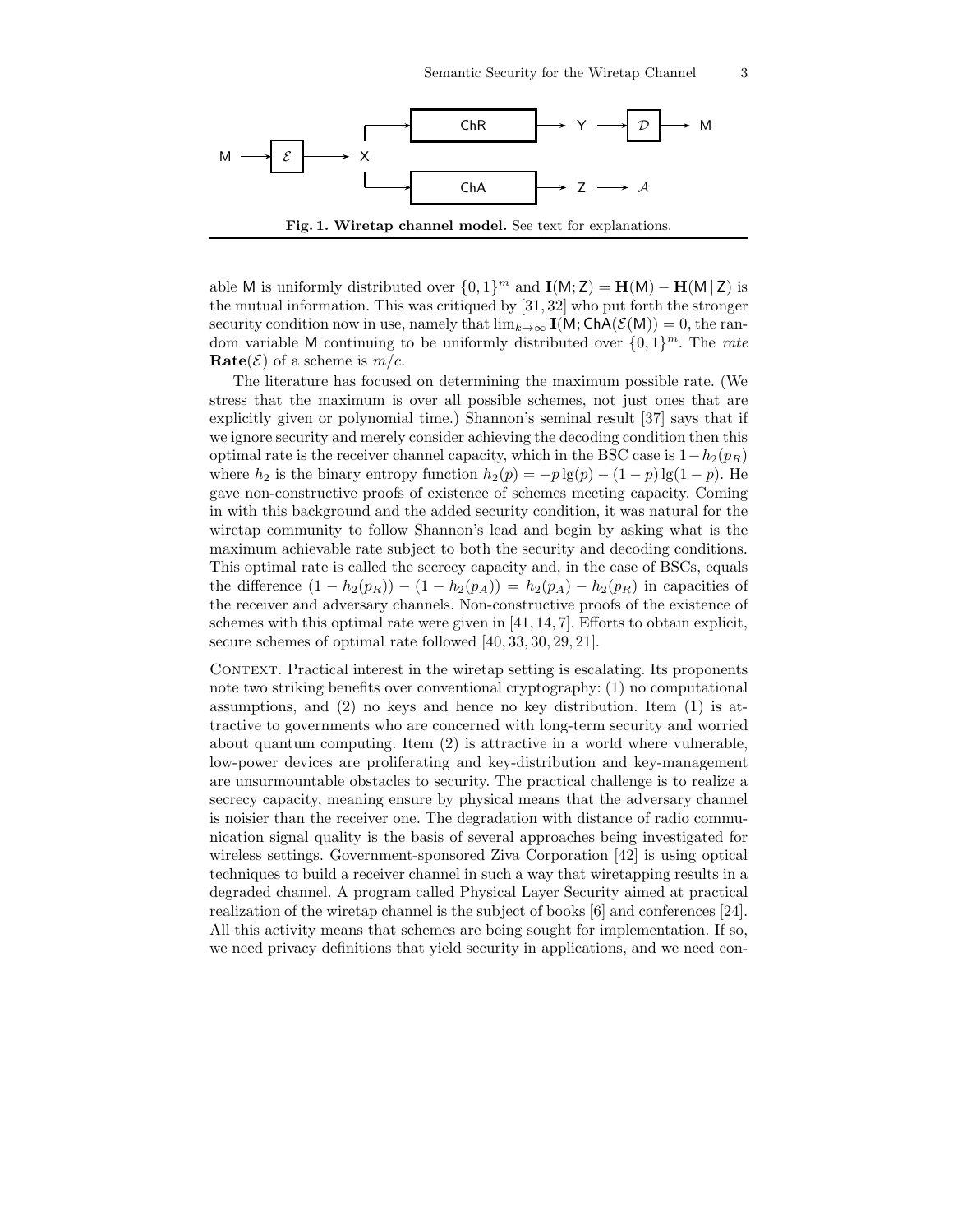structive results yielding practical schemes achieving privacy under these definitions. This is what we aim to supply.

DEFINITIONS. A security *metric* xs associates to encryption function  $\mathcal{E}$ :  $\{0,1\}^m$  $\rightarrow \{0,1\}^c$  and adversary channel ChA a number  $\text{Adv}^{xs}(\mathcal{E}; \text{ChA})$  that measures the maximum "advantage" of an adversary in breaking the scheme under metric xs. For example, the metric underlying the current, above-mentioned security condition is  $\text{Adv}^{\text{mis-r}}(\mathcal{E}; \text{ChA}) = \text{I}(M; \text{ChA}(\mathcal{E}(M)))$  where M is uniformly distributed over  $\{0,1\}^m$ . We call this the mis-r (mutual-information security for random messages) metric because messages are assumed to be random. From the cryptographic perspective, this is extraordinarily weak, for we know that real messages are not random. (They may be files, votes or any type of structured data, often with low entropy. Contrary to a view in the I&C community, compression does not render data random, as can be seen from the case of votes, where the message space has very low entropy.) This leads us to suggest a stronger metric that we call mutual-information security, defined via  $\mathbf{Adv}^{\text{mis}}(\mathcal{E};\mathsf{ChA}) = \max_{\mathsf{M}} \mathbf{I}(\mathsf{M};\mathsf{ChA}(\mathcal{E}(\mathsf{M})))$  where the maximum is over all random variables M over  $\{0,1\}^m$ , regardless of their distribution.

At this point, we have a legitimate metric, but how does it capture privacy? The intuition is that it is measuring the difference in the number of bits required to encode the message before and after seeing the ciphertext. This intuition is alien to cryptographers, whose metrics are based on much more direct and usage-driven privacy requirements. Cryptographers understand since [19] that encryption must hide all partial information about the message, meaning the adversary should have little advantage in computing a function of the message given the ciphertext. (Examples of partial information about a message include its first bit or even the XOR of the first and second bits.) The mis-r and mis metrics ask for nothing like this and are based on entirely different intuition. We extend Goldwasser and Micali's semantic security [19] definition to the wiretap setting, defining  $\mathbf{Adv}^{\text{ss}}(\mathcal{E}; \mathsf{ChA})$  as

$$
\max_{f,M} \left( \max_{\mathcal{A}} \Pr[\mathcal{A}(\mathsf{ChA}(\mathcal{E}(M))) = f(M)] - \max_{\mathcal{S}} \Pr[\mathcal{S}(m) = f(M)] \right) .
$$

Within the parentheses is the maximum probability that an adversary  $A$ , given the adversary ciphertext, can compute the result of function  $f$  on the message, minus the maximum probability that a simulator  $\mathcal S$  can do the same given only the length of the message. We also define a distinguishing security (ds) metric as an analog of indistinguishability [19] via

$$
\mathbf{Adv}^{\mathrm{ds}}(\mathcal{E};\mathsf{ChA}) = \max_{\mathcal{A},M_0,M_1} 2\Pr[\mathcal{A}(M_0,M_1,\mathsf{ChA}(\mathcal{E}(M_{\mathsf{b}}))) = \mathsf{b}] - 1
$$

where challenge bit **b** is uniformly distributed over  $\{0, 1\}$  and the maximum is over all m-bit messages  $M_0$ ,  $M_1$  and all adversaries A. For any metric xs, we say  $\mathcal E$  provides XS-security over ChA if lim<sub>k→∞</sub>  $\mathbf{Adv}^{xs}(\mathcal E; \mathsf{ChA}) = 0$ .

Relations. The mutual information between message and ciphertext, as measured by mis, is, as noted above, the change in the number of bits needed to encode the message created by seeing the ciphertext. It is not clear why this should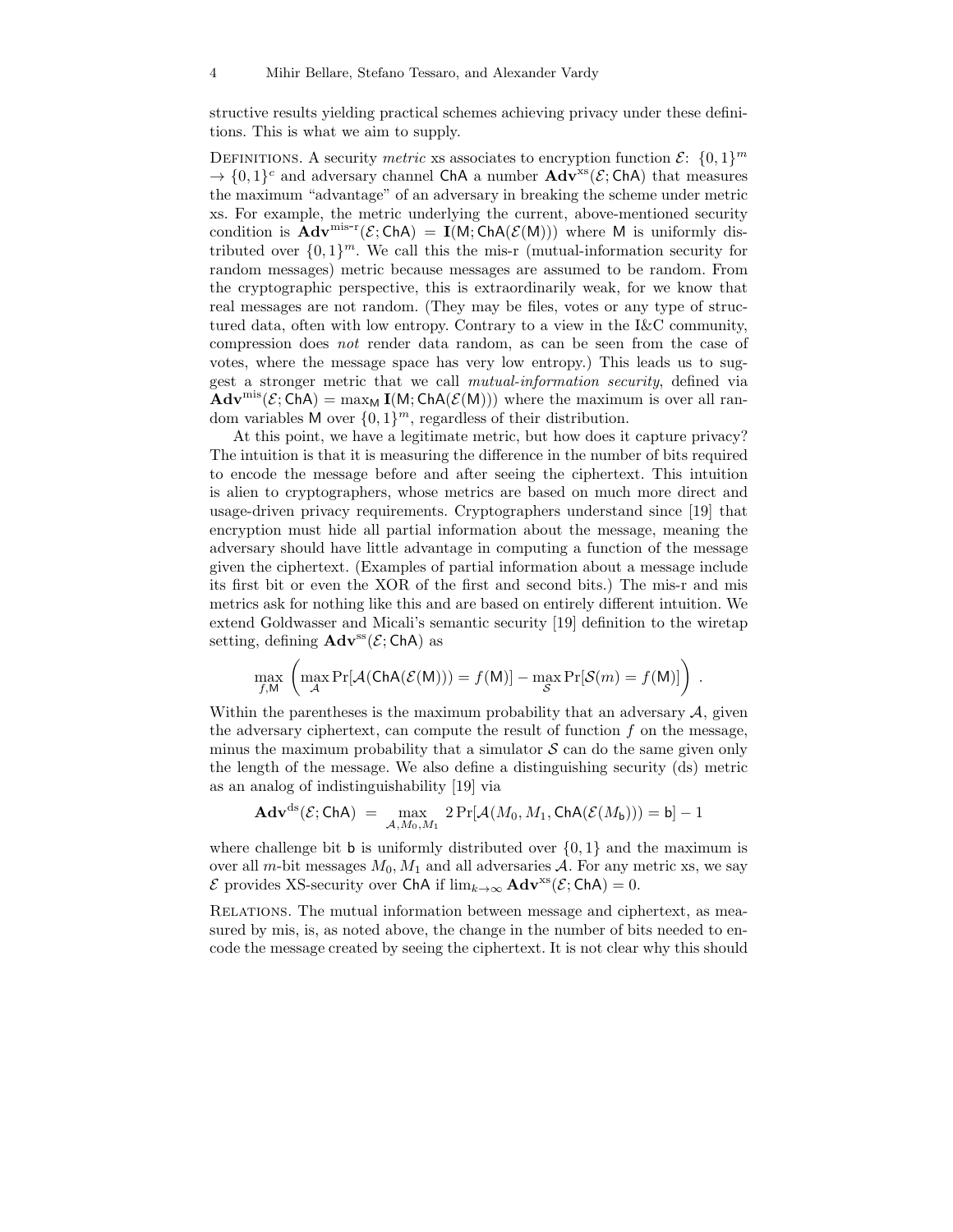

Fig. 2. Relations between notions. An arrow  $A \rightarrow B$  is an implication, meaning every scheme that is A-secure is also B-secure, while a barred arrow  $A \nrightarrow B$ is a separation, meaning that there is a A-secure scheme that is not B-secure. If  $\mathcal{E}: \{0,1\}^m \to \{0,1\}^c$  is the encryption algorithm and ChA the adversary channel, we let  $\epsilon_{xs} = \mathbf{Adv}^{xs}(\mathcal{E};\mathsf{ChA})$ . The table then shows the quantitative bounds underlying the annotated implications.

measure privacy in the sense of semantic security. Yet we are able to show that mutual-information security and semantic security are equivalent, meaning an encryption scheme is MIS-secure if and only if it is SS-secure. Fig. 2 summarizes this and other relations we establish that between them settle all possible relations. The equivalence between SS and DS is the information-theoretic analogue of the corresponding well-known equivalence in the computational setting [19, 3]. As there, however, it brings the important benefit that we can now work with the technically simpler DS. We then show that MIS implies DS by reducing to Pinsker's inequality. We show conversely that DS implies MIS via a general relation between mutual information and statistical distance. As Fig. 2 indicates, the asymptotic relations are all underlain by concrete quantitative and polynomial relations between the advantages. On the other hand, we show that in general MIS-R does not imply MIS, meaning the former is strictly weaker than the latter. We do this by exhibiting an encryption function  $\mathcal E$  and channel ChA such that  $\mathcal E$  is MIS-R-secure relative to ChA but MIS-insecure relative to ChA. Furthermore we do this for the case that ChA is a BSC.

Our scheme. We provide the first explicit scheme with all the following characteristics over a large class of adversary and receiver channels including BSCs: (1) It is DS (hence SS, MIS and MIS-R) secure (2) It is proven to satisfy the decoding condition (3) It has optimal rate (4) It is fully polynomial time, meaning both encryption and decryption algorithms run in polynomial time (5) the errors in the security and decoding conditions do not just vanish in the limit but at an exponential rate. Our scheme is based on three main ideas: (1) the use of invertible extractors (2) analysis via smooth min-entropy, and (3) a (surprising) result saying that for certain types of schemes, security on random messages implies security on all messages.

Recall that the secrecy capacity is the optimal rate for MIS-R schemes meeting the decoding condition and in the case of BSCs it equals  $h_2(p_A) - h_2(p_R)$ .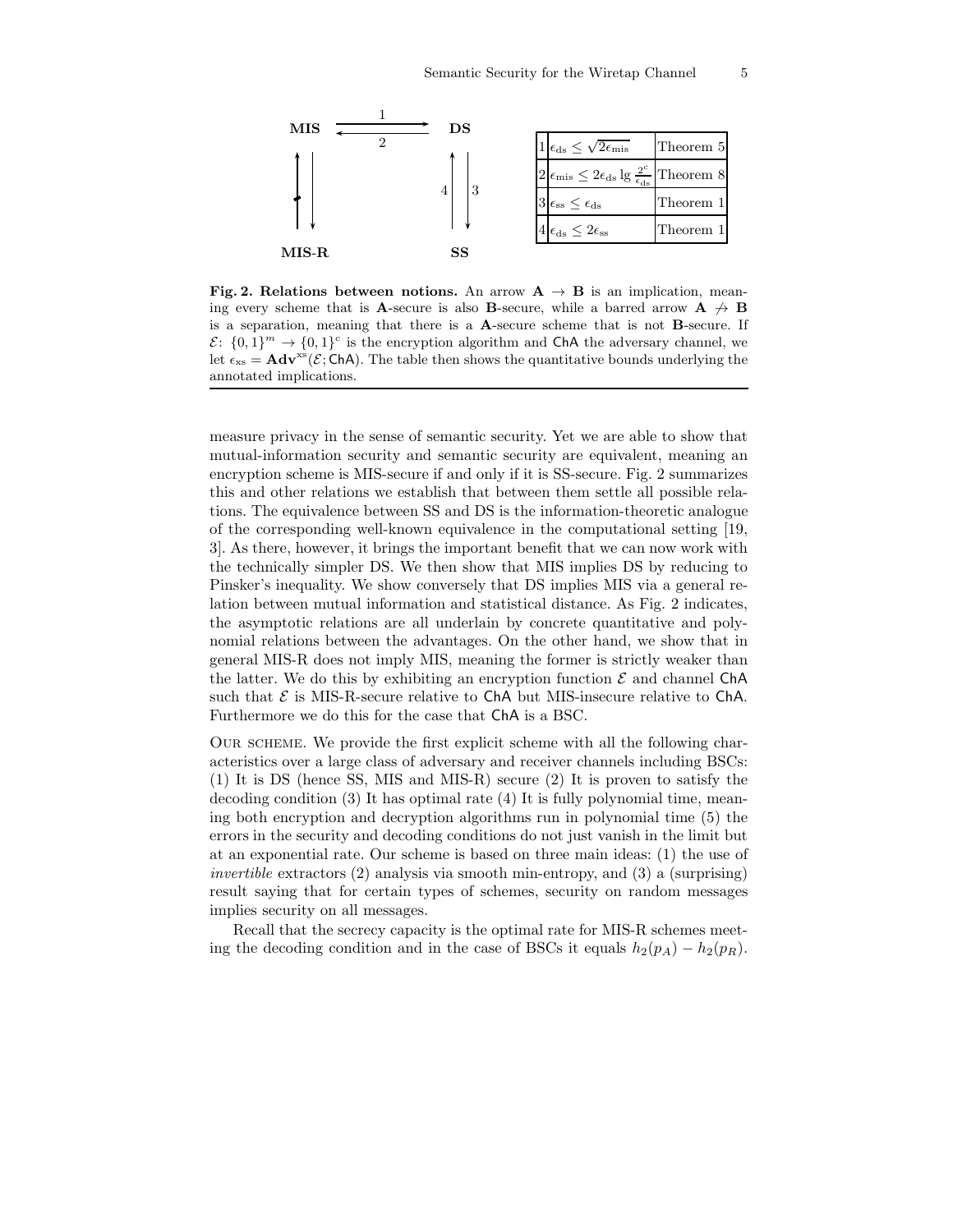Since DS-security is stronger than MIS-R security, the optimal rate could in principle be smaller. Perhaps surprisingly, it isn't: for a broad class of channels including symmetric channels, the optimal rate is the same for DS and MIS-R security. This follows by applying our above-mentioned result showing that MIS-R implies MIS for certain types of schemes and channels, to known results on achieving the secrecy capacity for MIS-R. Thus, when we say, above, that our scheme achieves optimal rate, this rate is in fact the secrecy capacity.

A common misconception is to think that privacy and error-correction may be completely de-coupled, meaning one would first build a scheme that is secure when the receiver channel is noiseless and then add an ECC on top to meet the decoding condition with a noisy receiver channel. This does not work because the error-correction helps the adversary by reducing the noise over the adversary channel. The two requirements do need to be considered together. Nonetheless, our approach is modular, combining (invertible) extractors with existing ECCs in a blackbox way. As a consequence, any ECC of sufficient rate may be used. This is an attractive feature of our scheme from the practical perspective. In addition our scheme is simple and efficient.

Our claims (proven DS-security and decoding with optimal rate) hold not only for BSCs but for a wide range of receiver and adversary channels.

A concrete instantiation. As a consequence of our general paradigm, we prove that the following scheme achieves secrecy capacity for the BSC setting with  $p_R < p_A \leq 1/2$ . For any ECC E:  $\{0,1\}^k \to \{0,1\}^n$  such that  $k \approx (1-\frac{1}{2})^k$  $h_2(p_R)$ )·n (such ECCs can be built e.g. from polar codes [2] or from concatenated codes [18]) and a parameter  $t \geq 1$ , our encryption function  $\mathcal{E}$ , on input an m-bit message M, where  $m = b \cdot t$  and  $b \approx (h_2(p_A) - h_2(p_B)) \cdot n$ , first selects a random k-bit string  $A \neq 0^k$  and t random  $(k - b)$ -bit strings  $R[1], \ldots, R[t]$ . It then splits M into t b-bit blocks  $M[1], \ldots, M[t]$ , and outputs

 $\mathcal{E}(M) = \mathsf{E}(A) \parallel \mathsf{E}(A \odot (M[1] \parallel R[1])) \parallel \cdots \parallel \mathsf{E}(A \odot (M[t] \parallel R[t]))$ ,

where  $\odot$  is multiplication of k-bit strings interpreted as elements of the extension field  $GF(2^k)$ .

RELATED WORK. This paper was formed by merging  $[5, 4]$  which together function as the full version of this paper. We refer there for all proofs omitted from this paper and also for full and comprehensive surveys of the large body of work related to wiretap security, and more broadly, to information-theoretically secure communication in a noisy setup. Here we discuss the most related work.

Relations between entropy- and distance-based security metrics have been explored in settings other than the wiretap one, using techniques similar to ours [13, 7, 15], the last in the context of statistically-private committment. Iwamoto and Ohta [25] relate different notions of indistinguishability for statistically secure symmetric encryption. In the context of key-agreement in the wiretap setting  $(a \text{ simpler problem than ours})$  Csiszár [13] relates MIS-R and RDS, the latter being DS for random messages.

Wyner's syndrome coding approach  $[41]$  and extensions by Cohen and Zémor [9, 10] only provide weak security. Hayashi and Matsumoto [21] replace the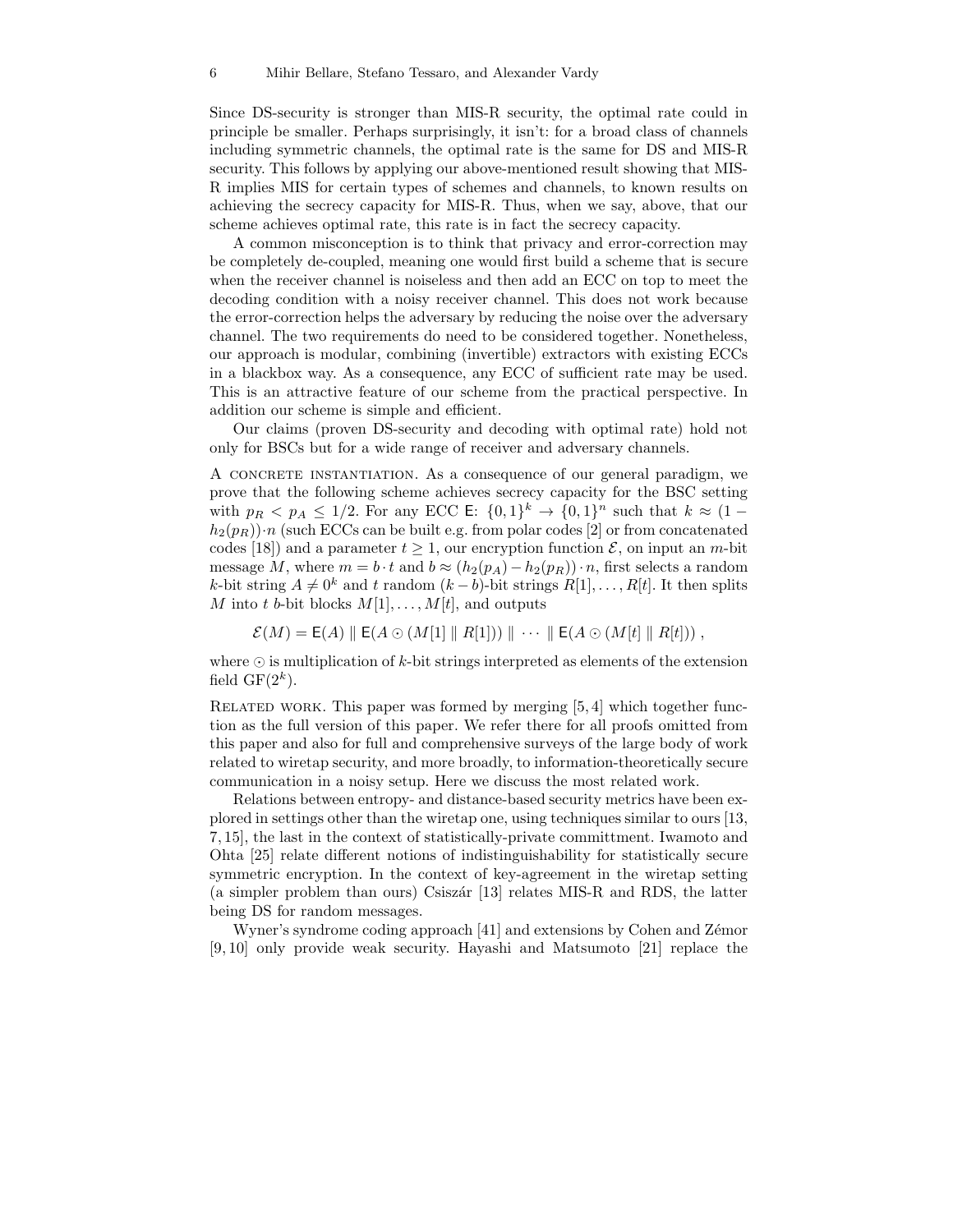matrix-multiplication in these schemes by a universal hash function and show MIS-R security of their scheme. Their result could be used to obtain an alternative to the proof of RDS security used in our scheme for the common case where the extractor is obtained from a universal hash function. However, the obtained security bound is not explicit, making their result unsuitable to applications. Moreover, our proof also yields as a special case a cleaner proof for the result of [21].

Syndrome coding could be viewed as a special case of coset coding which is based on an inner code and outer code. Instantiations of this approach have been considered in [40, 33, 38] using LDPC codes, but polynomial-time decoding is possible only if the adversary channel is a binary erasure channel or the receiver channel is noiseless.

Mahdavifar and Vardy [29] and Hof and Shamai [23] (similar ideas also appeared in [26, 1]) use polar codes [2] to build encryption schemes for the wiretap setting with binary-input symmetric channels. However, these schemes only provide weak security. The full version [30] of [29] provides a variant of the scheme achieving MIS-R security. They use results of the present paper (namely our above-mentioned result that MIS-R implies MIS for certain schemes, whose proof they re-produce for completeness), to conclude that their scheme is also MIS-secure. However there is no proof that decryption (decoding) is possible in their scheme, even in principle let alone in polynomial time. Also efficient generation of polar codes is an open research direction with first results only now appearing [39], and hence relying on this specific code family may be somewhat problematic. Our solution, in contrast, works for arbitrary codes.

As explained in [5], fuzzy extractors [17] can be used to build a DS-secure scheme with polynomial-time encoding and decoding, but the rate of this scheme is far from optimal and the approach is inherently limited to low-rate schemes. We note that (seedless) invertible extractors were previously used in [8] within schemes for the "wiretap channel II" model [34], where the adversary (adaptively) erases ciphertext bits. In contrast to our work, only random-message security was considered in [8].

## 2 Preliminaries

BASIC NOTATION AND DEFINITIONS. "PT" stands for "polynomial-time." If  $s$  is a binary string then  $s[i]$  denotes its i-th bit and |s| denotes its length. If S is a set then  $|S|$  denotes its size. If x is a real number then  $|x|$  denotes its absolute value. A function  $f: \{0,1\}^m \to \{0,1\}^n$  is linear if  $f(x \oplus y) = f(x) \oplus f(y)$ for all  $x, y \in \{0,1\}^m$ . A probability distribution is a function P that associates to each x a probability  $P(x) \in [0,1]$ . The support  $\text{supp}(P)$  is the set of all x such that  $P(x) > 0$ . All probability distributions in this paper are discrete. Associate to random variable  $X$  and event  $E$  the probability distributions  $P_X, P_{X|E}$  defined for all x by  $P_X(x) = Pr[X = x]$  and  $P_{X|E}(x) =$  $Pr[X = x | E]$ . We denote by  $lg(\cdot)$  the logarithm in base two, and by  $ln(\cdot)$  the natural logarithm. We adopt standard conventions such as  $0 \lg 0 = 0 \lg \infty = 0$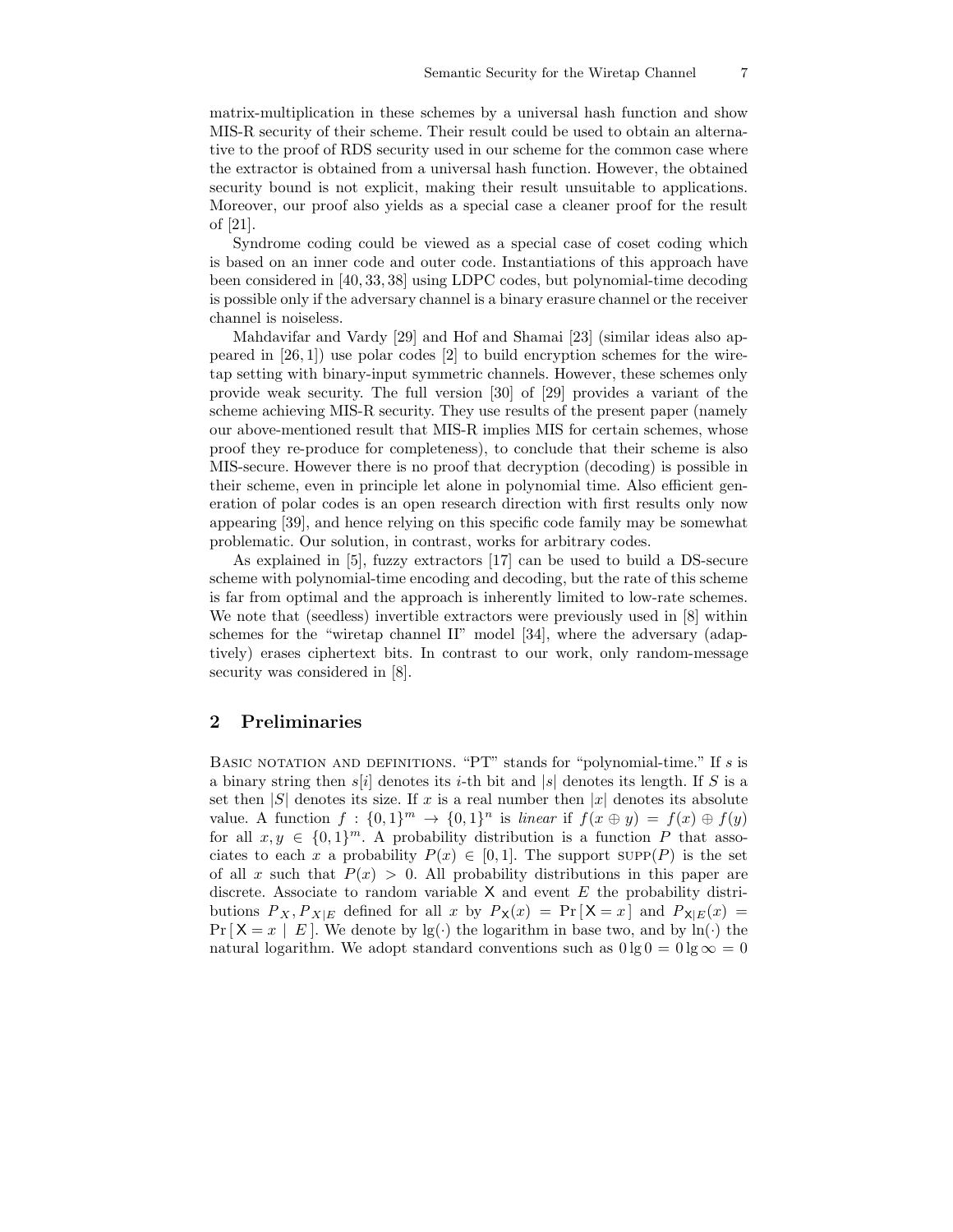and  $Pr[E_1|E_2] = 0$  when  $Pr[E_2] = 0$ . The function h:  $[0,1] \rightarrow [0,1]$  is defined by  $h(x) = -x \lg x$ . The (Shannon) entropy of probability distribution P is defined by  $\mathbf{H}(P) = \sum_{x} h(P(x))$  and the statistical difference between probability distributions  $P, Q$  is defined by  $\mathbf{SD}(P; Q) = 0.5 \cdot \sum_x |P(x) - Q(x)|$ . If  $X, Y$  are random variables the (Shannon) entropy is defined by  $H(X)$  =  $H(P_X) = \sum_x h(P_X(x))$ . The conditional entropy is defined via  $H(X|Y=y)$  $\sum_{x} h(P_{X|Y=y}(x))$  and  $\mathbf{H}(X|Y) = \sum_{y} P_{Y}(y) \cdot \mathbf{H}(X|Y = y)$ . The mutual information is defined by  $I(X; Y) = H(X) - H(X|Y)$ . The statistical or variational distance between random variables  $X_1, X_2$  is  $SD(X_1; X_2) = SD(P_{X_1}; P_{X_2}) =$  $0.5 \cdot \sum_x |\Pr[X_1 = x] - \Pr[X_2 = x]|$ . The min-entropy of random variable X is  $\mathbf{H}_{\infty}(\overline{X}) = -\lg(\max_x \Pr[X = x])$  and if Z is also a random variable the conditional min-entropy is  $\mathbf{H}_{\infty}(\mathsf{X}|\mathsf{Z}) = -\lg(\sum_{z} \Pr[\mathsf{Z} = z] \max_{x} \Pr[\mathsf{X} = x|\mathsf{Z} = z]).$ 

TRANSFORMS, CHANNELS AND ALGORITHMS. We say that  $T$  is a transform with domain D and range R, written  $T: D \to R$ , if  $T(x)$  is a random variable over R for every  $x \in D$ . Thus, T is fully specified by a sequence  $P = \{P_x\}_{x \in D}$  of probability distributions over R, where  $P_x(y) = \Pr[T(x) = y]$  for all  $x \in D$  and  $y \in R$ . We call  $P$  the distribution associated to  $T$ . This distribution can be specified by a |D| by |R| transition probability matrix W defined by  $W[x, y] = P_x(y)$ . A channel is simply a transform. This is a very general notion of a channel but it does mean channels are memoryless in the sense that two successive transmissions over the same channel are independent random variables. The transition probability matrix representation is the most common one in this case. A (randomized) algorithm is also a transform. Finally, an adversary too is a transform, and so is a simulator.

If T:  $\{0,1\} \rightarrow R$  is a transform we may apply it to inputs of any length. The understanding is that  $T$  is applied independently to each bit of the input. For example  $BSC_p$ , classically defined as a 1-bit channel, is here viewed as taking inputs of arbitrary length and flipping each bit independently with probability p. Similarly, we apply a transform  $T: \{0,1\}^l \to R$  to any input whose length is divisible by l. We say that a transform  $T: D \to R$  with transition matrix W is symmetric if the there exists a partition of the range as  $R = R_1 \cup \cdots \cup R_n$ such that for all *i* the sub-matix  $W_i = W[\cdot, R_i]$  induced by the columns in  $R_i$  is strongly symmetric, i.e., all rows of  $W_i$  are permutations of each other, and all columns of  $W_i$  are permutations of each other.

#### 3 Security metrics and relations

ENCRYPTION FUNCTIONS AND SCHEMES. An encryption function is a transform  $\mathcal{E}: \{0,1\}^m \to \{0,1\}^c$  where m is the message length and c is the sender ciphertext length. The *rate* of  $\mathcal E$  is  $\textbf{Rate}(\mathcal E) = m/c$ . If  $\textbf{ChR: } \{0,1\}^c \to \{0,1\}^d$ is a receiver channel then a *decryption function* for  $\mathcal E$  over ChR is a transform  $\mathcal{D}$ :  $\{0,1\}^d \to \{0,1\}^m$  whose decryption error  $\mathbf{DE}(\mathcal{E}; \mathcal{D}; \mathsf{ChR})$  is defined as the maximum, over all  $M \in \{0,1\}^m$ , of  $Pr[\mathcal{D}(\mathsf{ChR}(\mathcal{E}(M))) \neq M].$ 

An encryption scheme  $\mathcal{E} = {\{\mathcal{E}_k\}_{k\in\mathbb{N}}}$  is a family of encryption functions where  $\mathcal{E}_k$ :  $\{0,1\}^{m(k)} \to \{0,1\}^{c(k)}$  for functions  $m, c: \mathbb{N} \to \mathbb{N}$  called the mes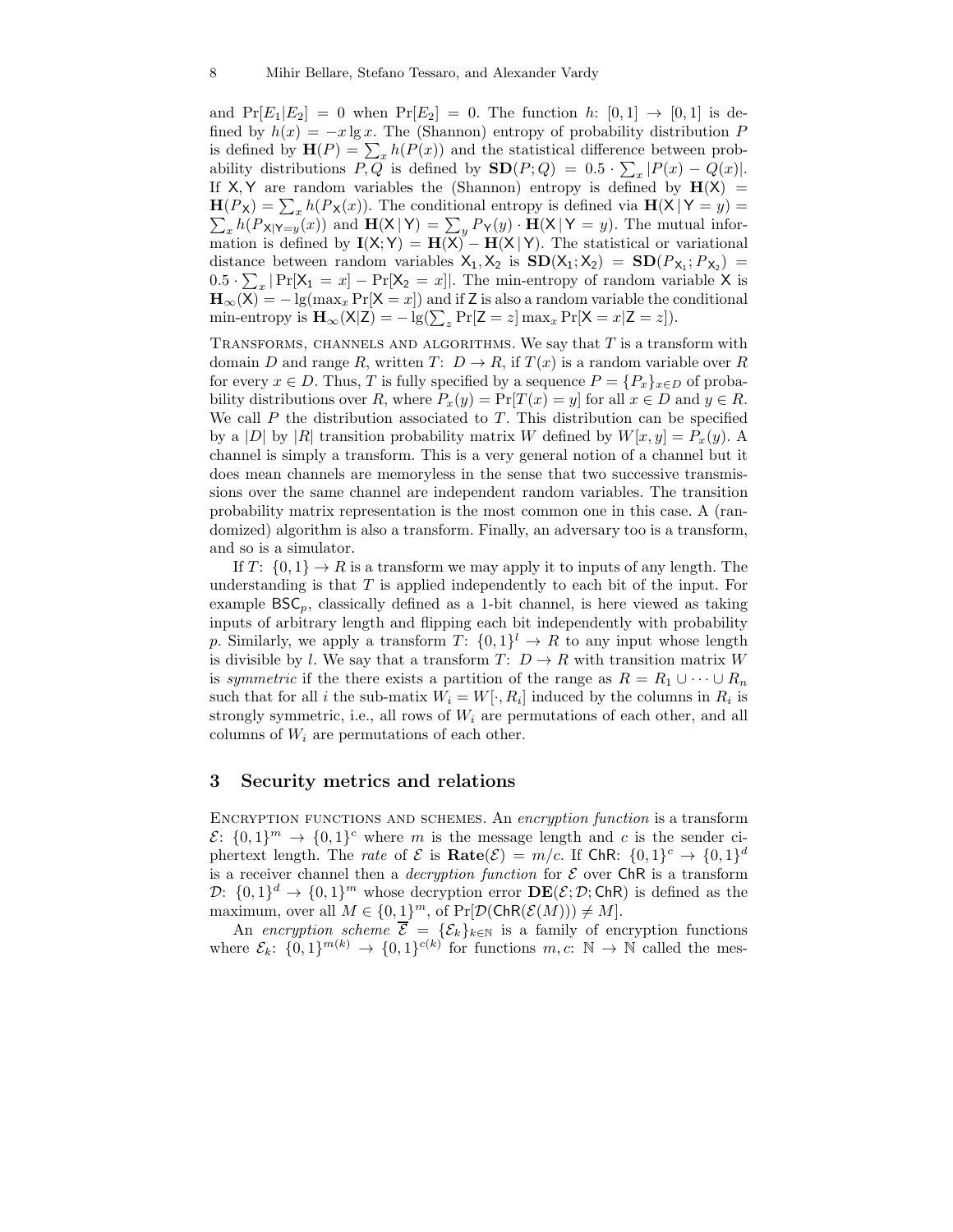sage length and sender ciphertext length of the scheme. The rate of  $\overline{\mathcal{E}}$  is the function  $\textbf{Rate}_{\overline{\mathcal{E}}}$ :  $\mathbb{N} \to \mathbb{R}$  defined by  $\textbf{Rate}_{\overline{\mathcal{E}}}(k) = \textbf{Rate}(\mathcal{E}_k)$  for all  $k \in \mathbb{N}$ . Suppose  $\overline{\textsf{ChR}} = \{\textsf{ChR}_k\}_{k\in\mathbb{N}}$  is a family of receiver channels where  $\textsf{ChR}_k: \{0,1\}^{c(k)} \to$  $\{0,1\}^{d(k)}$ . Then a *decryption scheme* for  $\overline{\mathcal{E}}$  over  $\overline{\mathsf{ChR}}$  is a family  $\overline{\mathcal{D}} = {\{\mathcal{D}_k\}}_{k\in\mathbb{N}}$ where  $\mathcal{D}_k$ :  $\{0,1\}^{d(k)} \to \{0,1\}^{m(k)}$  is a decryption function for  $\mathcal{E}_k$  over ChR<sub>k</sub>. We say that  $\overline{\mathcal{D}}$  is a correct decryption scheme for  $\overline{\mathcal{E}}$  relative to  $\overline{\mathsf{ChR}}$  if the limit as  $k \to \infty$  of  $\text{DE}(\mathcal{E}_k; \mathcal{D}_k; \text{ChR}_k)$  is 0. We say that encryption scheme  $\overline{\mathcal{E}}$  is decryptable relative to  $\overline{\text{ChR}}$  if there exists a correct decryption scheme for  $\overline{\mathcal{E}}$  relative to **ChR.** A family  $\{S_k\}_{k\in\mathbb{N}}$  (eg. an encryption or decryption scheme) is PT if there is a polynomial time computable function which on input  $1<sup>k</sup>$  (the unary representation of k) and x returns  $S_k(x)$ . Our constructs will provide PT encryption and decryption schemes.

SECURITY METRICS. Let  $\mathcal{E}$ :  $\{0,1\}^m \to \{0,1\}^c$  be an encryption function and let ChA:  $\{0,1\}^c \rightarrow \{0,1\}^d$  be an adversary channel. Security depends only on these, not on the receiver channel. We now define semantic security (ss), distinguishing security (ds), random mutual-information security (mis-r) and mutual information security (mis). For each type of security  $xs \in \{ss, ds, mis-r, mis\}$ , we associate to  $\mathcal{E}$ ; ChA a real number  $\mathbf{Adv}^{ss}(\mathcal{E};\mathsf{ChA})$ . The smaller this number, the more secure is  $\mathcal{E}$ ; ChA according to the metric in question. The security of an encryption function is quantitative, as captured by the advantage. We might measure it in bits, saying that  $\mathcal{E}$ ; ChA has s bits of xs-security if  $\mathbf{Adv}^{xs}(\mathcal{E}; \mathsf{ChA}) \leq 2^{-s}$ . A qualitative definition of "secure," meaning one under which something is secure or not secure, may only be made asymptotically, meaning for schemes. We say encryption scheme  $\overline{\mathcal{E}} = {\mathcal{E}_k}_{k \in \mathbb{N}}$  is XS-secure relative to  $\overline{\mathsf{ChA}} = {\mathsf{ChA}_k}_{k \in \mathbb{N}}$  if  $\lim_{k\to\infty}$  **Adv**<sup>xs</sup>( $\mathcal{E}_k$ ; ChA<sub>k</sub>) = 0. This does not mandate any particular rate at which the advantage should vanish, but in our constructions this rate is exponentially vanishing with k. We define the ss advantage  $\mathbf{Adv}^{\mathbf{ss}}(\mathcal{E};\mathsf{ChA})$  as

$$
\max_{f,M} \left( \max_{\mathcal{A}} \Pr[\mathcal{A}(\mathsf{ChA}(\mathcal{E}(M))) = f(M)] - \max_{\mathcal{S}} \Pr[\mathcal{S}(m) = f(M)] \right) . \tag{1}
$$

Here f is a transform with domain  $\{0,1\}^m$  that represents partial information about the message. Examples include  $f(M) = M$  or  $f(M) = M[1]$  or  $f(M) =$  $M[1] \oplus \cdots \oplus M[m]$ , where  $M[i]$  is the *i*-th bit of M. But f could be a much more complex function, and could even be randomized. The adversary's goal is to compute  $f(M)$  given an adversary ciphertext  $\text{ChA}(\mathcal{E}(M))$  formed by encrypting message M. The probability that it does this is  $Pr[\mathcal{A}(ChA(\mathcal{E}(M))) = f(M)],$ then maximized over all adversaries  $A$  to achieve strategy independence. We then subtract the a priori probability of success, meaning the maximum possible probability of computing  $f(M)$  if you are not given the adversary ciphertext. Finally, the outer max over all  $f$ , M ensures that the metric measures the extent to which any partial information leaks regardless of message distribution. We define the distinguishing advantage via

$$
\mathbf{Adv}^{\mathrm{ds}}(\mathcal{E};\mathsf{ChA}) = \max_{\mathcal{A},M_0,M_1} 2\Pr[\mathcal{A}(M_0,M_1,\mathsf{ChA}(\mathcal{E}(M_{\mathsf{b}}))) = \mathsf{b}] - 1 \tag{2}
$$

$$
= \max_{M_0, M_1} SD(ChA(\mathcal{E}(M_0)); ChA(\mathcal{E}(M_1))) . \tag{3}
$$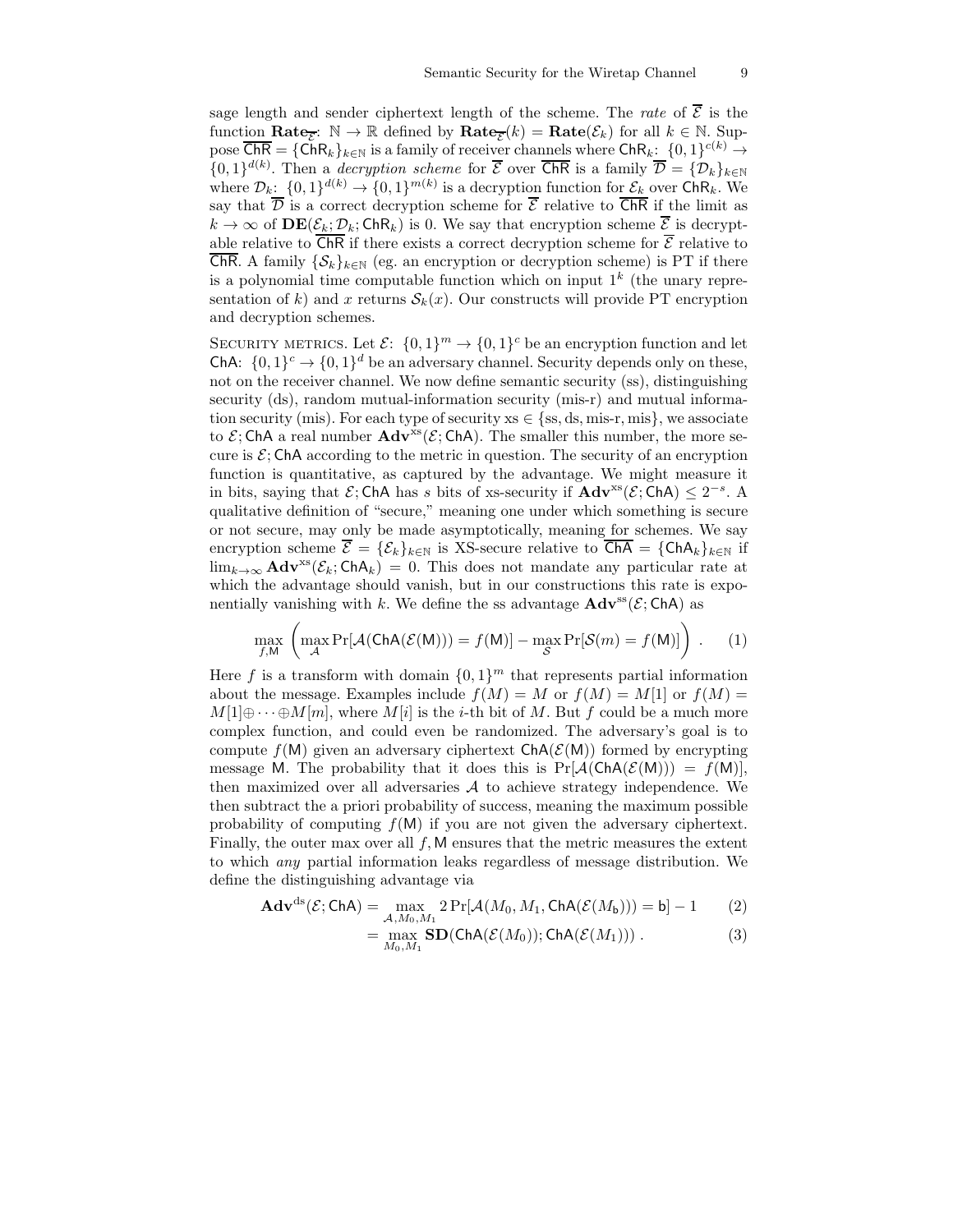In Eq. (2),  $Pr[\mathcal{A}(M_0, M_1, Ch\mathcal{A}(\mathcal{E}(M_b))) = b]$  is the probability that adversary  $\mathcal{A}$ , given m-bit messages  $M_0$ ,  $M_1$  and an adversary ciphertext emanating from  $M_b$ , correctly identifies the random challenge bit b. The a priori success probability being  $1/2$ , the advantage is appropriately scaled. This advantage is equal to the statistical distance between the random variables  $\text{ChA}(\mathcal{E}(M_0))$  and  $\text{ChA}(\mathcal{E}(M_1))$ . The mutual-information security advantages are defined via

$$
\mathbf{Adv}^{\text{mir-r}}(\mathcal{E}; \text{ChA}) = \mathbf{I}(U; \text{ChA}(\mathcal{E}(U)))
$$
\n
$$
\mathbf{Adv}^{\text{mis}}(\mathcal{E}; \text{ChA}) = \max_{M} \mathbf{I}(M; \text{ChA}(\mathcal{E}(M)))
$$
\n(4)

where the random variable U is uniformly distributed over  $\{0,1\}^m$ .

DS is equivalent to SS. Theorem 1 below says that SS and DS are equivalent up to a small constant factor in the advantage. This is helpful because DS is more analytically tractable than SS. The proof is an extension of the classical ones in computational cryptography and is given in [5].

**Theorem 1.** [DS  $\leftrightarrow$  SS] Let  $\mathcal{E}$ :  $\{0,1\}^m \rightarrow \{0,1\}^c$  be an encryption function and ChA an adversary channel. Then  $\text{Adv}^{\text{ss}}(\mathcal{E}; \text{ChA}) \leq \text{Adv}^{\text{ds}}(\mathcal{E}; \text{ChA}) \leq 2$ .  $\mathbf{Adv}^{\mathrm{ss}}(\mathcal{E};\mathsf{ChA}).$ 

MIS implies DS. The KL divergence is a distance measure for probability distributions P, Q defined by  $\mathbf{D}(P;Q) = \sum_x P(x) \lg P(x) / Q(x)$ . Let M, C be random variables. Probability distributions  $J_{M,C}$ ,  $I_{M,C}$  are defined for all  $M, C$  by  $J_{\mathsf{M},\mathsf{C}}(M,C) = \Pr[\mathsf{M} = M,\mathsf{C} = C]$  and  $I_{\mathsf{M},\mathsf{C}}(M,C) = \Pr[\mathsf{M} = M] \cdot \Pr[\mathsf{C} = C]$ . Thus  $J_{\mathsf{M},\mathsf{C}}$  is the joint distribution of M and C, while  $I_{\mathsf{M},\mathsf{C}}$  is the "independent" or product distribution. The following is standard:

**Lemma 2.** Let M, C be random variables. Then  $I(M; C) = D(J_{M,C}; I_{M,C})$ .

Pinsker's inequality —from [35] with the tight constant from [12]— lower bounds the KL divergence between two distributions in terms of their statistical distance:

**Lemma 3.** Let P, Q be probability distributions. Then  $D(P; Q) \geq 2 \cdot SD(P; Q)^2$ .

To use the above we need the following, whose proof is in [5]:

**Lemma 4.** Let M be uniformly distributed over  $\{M_0, M_1\} \subseteq \{0, 1\}^m$ . Let g.  $\{0,1\}^m \to \{0,1\}^c$  be a transform and let  $C = g(M)$ . Then  $SD(J_{M,C}; I_{M,C})$  equals  $SD(g(M_0); g(M_1))/2$ .

Combining the lemmas, we show the following in [5]:

**Theorem 5.** [MIS  $\rightarrow$  DS] Let  $\mathcal{E}$ :  $\{0,1\}^m \rightarrow \{0,1\}^c$  be an encryption function and ChA an adversary channel. Then  $\mathbf{Adv}^{ds}(\mathcal{E};\mathsf{ChA}) \leq \sqrt{2 \cdot \mathbf{Adv}^{mis}(\mathcal{E};\mathsf{ChA})}.$ 

DS implies MIS. The following general lemma from [5] bounds the difference in entropy between two distributions in terms of their statistical distance. It is a slight strengthening of [11, Theorem 16.3.2]. Similar bounds are provided in [22].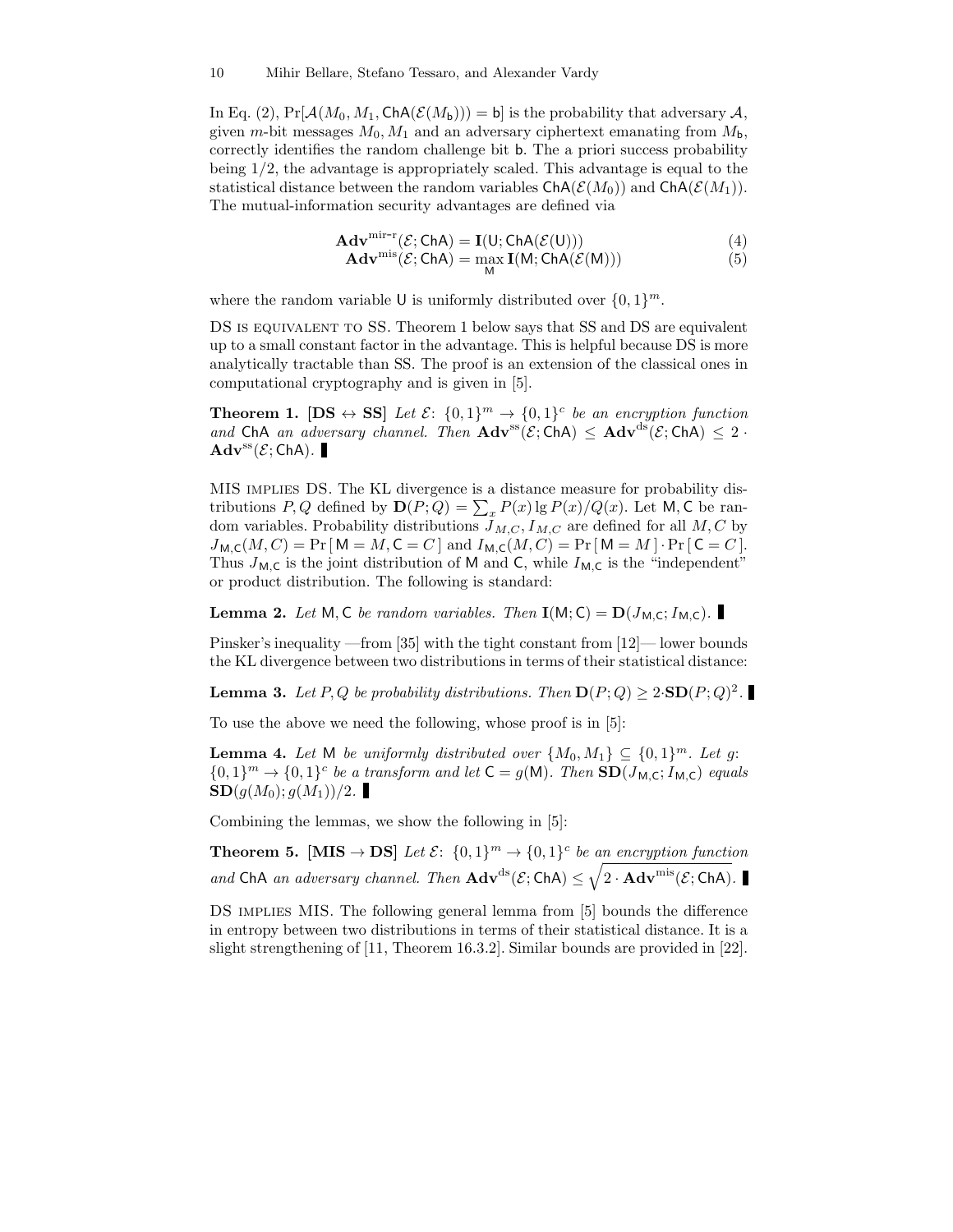**Lemma 6.** Let P, Q be probability distributions. Let  $N = |\text{supp}(P) \cup \text{supp}(Q)|$ and  $\epsilon = SD(P; Q)$ . Then  $H(P) - H(Q) \leq 2\epsilon \cdot lg(N/\epsilon)$ .

To exploit this, we define the *pairwise statistical distance*  $\text{PSD}(M; \mathsf{C})$  between random variables M, C as the maximum, over all messages  $M_0, M_1 \in \text{supp}(P_M)$ , of  $SD(P_{C|M=M_0}; P_{C|M=M_1})$ . The proof of the following is in [5].

**Lemma 7.** Let M, C be random variables. Then  $SD(P_C; P_{C|M=M}) \leq PSD(M; C)$ for any M.

From this we conclude in [5] that DS implies MIS:

**Theorem 8.** [DS  $\rightarrow$  MIS] Let  $\mathcal{E}$ :  $\{0,1\}^m \rightarrow \{0,1\}^c$  be an encryption function and ChA an adversary channel. Let  $\epsilon = \mathbf{Adv}^{ds}(\mathcal{E}; \mathsf{ChA})$ . Then  $\mathbf{Adv}^{mis}(\mathcal{E}; \mathsf{ChA})$  <  $2\epsilon \cdot \lg(2^c/\epsilon)$ .

The somewhat strange-looking form of the bound of Theorem 8 naturally raises the question of whether Lemma 6 is tight. The following says that it is up to a constant factor of 4. The proof is in [5].

**Proposition 9.** Let  $n > k \ge 1$  be integers. Let  $\epsilon = 2^{-k}$  and  $N = 1 + \epsilon 2^{n}$ . Then there are distributions P, Q with  $|\text{supp}(P) \cup \text{supp}(Q)| = N$  and  $SD(P; Q) = \epsilon$ and  $\mathbf{H}(P) - \mathbf{H}(Q) \geq 0.5 \cdot \epsilon \cdot \lg(N/\epsilon)$ .

OTHER RELATIONS. We have now justified all the numbered implication arrows in Fig. 2. The un-numbered implication  $MIS \to MIS-R$  is trivial. The intuition for the separation MIS-R  $\rightarrow$  MIS is simple. Let  $\mathcal E$  be the identity function. Let ChA faithfully transmit inputs  $0^m$  and  $1^m$  and be very noisy on other inputs. Then MIS fails because the adversary has high advantage when the message takes on only values  $0^m$ ,  $1^m$  but **MIS-R**-security holds since these messages are unlikely. This example may seem artificial. In [5] we give a more complex example where ChA is a BSC and the encryption function is no longer trivial.

#### 4 DS-Secure Encryption Achieving Secrecy Capacity

This section presents our main technical result, an encryption scheme achieving DS-security. Its rate, for a large set of adversary channels, is optimal.

High-level approach. We start by considering an extension of the usual setting where sender and receiver share a *public* random value  $S$ , i.e., known to the adversary, and which we call the seed. We will call an encryption function in this setting a seeded encryption function. For simplicity, this discussion will focus on the case where ChR and ChA are BSCs with respective crossover probabilities  $p_R < p_A \leq 1/2$ , and we assume that sender and receiver only want to agree on a joint secret key. If we let S be the seed of an extractor Ext:  $SDS \times \{0,1\}^k \rightarrow$  $\{0,1\}^m$  and given an error-correcting code E:  $\{0,1\}^k \to \{0,1\}^n$  for reliable communication over  $BSC_{pR}$ , a natural approach consists of the sender sending  $E(R)$ , for a random  $k$ -bit  $R$ , to the receiver, and both parties now derive the key as  $K = \text{Ext}(S, R)$ , since the receiver can recover R with very high probability.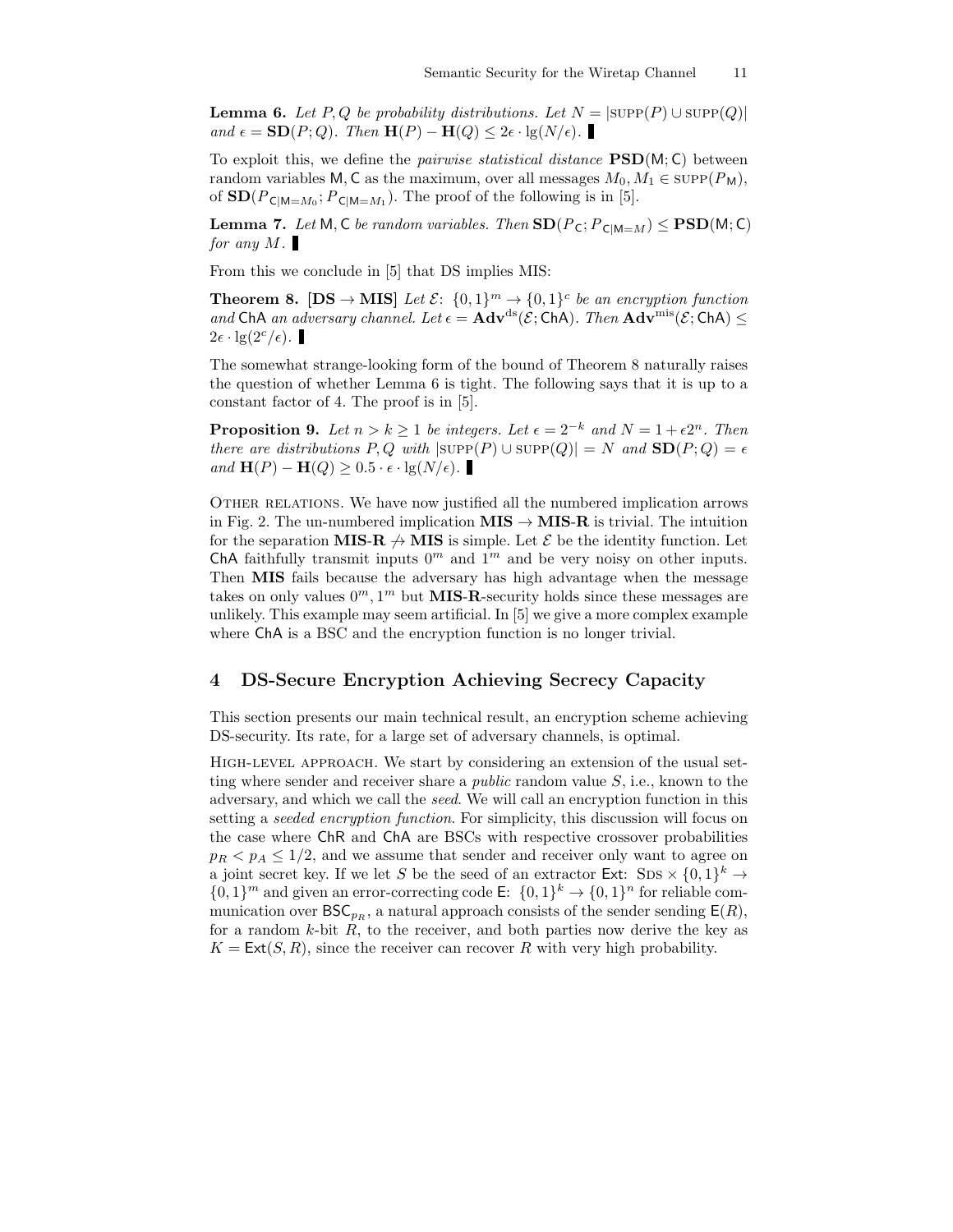The achievable key length is at most  $\mathbf{H}_{\infty}(R|Z)$ , where  $Z = BSC_{pA}(E(R))$ . Yet, it is not hard to see that the most likely outcome, when  $Z = z$ , is that R equals the unique r such that  $E(r) = z$ , and that hence  $H_{\infty}(R|Z) = n \cdot$  $\lg(1/(1-p_A))$ , falling short of achieving capacity  $h(p_A) - h(p_R)$ . To overcome this, we will observe the following: We can think of  $BSC_{pA}$  as adding an n-bit vector E to its input  $E(R)$ , where each bit  $E[i]$  of the noise vector takes value one with probability  $p_A$ . With overwhelming probability, E is (roughly) uniformly distributed on the set of  $n$ -bit vectors with hamming weight (approximately)  $p_A \cdot n$  and there are (approximately)  $2^{n \cdot h_2(p_A)}$  such vectors. Therefore, choosing the noise uniformly from such vectors does not change the experiment much, and moreover, in this new experiment, one can show that roughly  $\mathbf{H}_{\infty}(R|Z) \geq$  $k - n \cdot (1 - h_2(p_A))$ , which yields optimal rate using an optimal code with  $k \approx$  $(1-h(p_R))\cdot n$ . We will make this precise for a general class of symmetric channels via the notion of smooth min-entropy [36].

But recall that our goal is way more ambitious: Alice wants to send an arbitrary message of her choice. The obvious approach is obtain a key  $K$  as above and then send an error-corrected version of  $K \oplus M$ . But this at least halves the rate, which becomes far from optimal. Our approach instead is to use an extractor Ext that is *invertible*, in the sense that given  $M$  and  $S$ , we can sample a random R such that  $\textsf{Ext}(S, R) = M$ . We then encrypt a message M as  $\textsf{E}(R)$ , where R is a random preimage of M under  $\textsf{Ext}(S, \cdot)$ . However, the above argument only yields, at best, security for randomly chosen messages. In contrast, showing DS-security accounts to proving, for any two messages  $M_0$  and  $M_1$ , that  $BSC_{pA}(E(R_0))$  and  $BSC_{pA}(E(R_1))$  are statistically close, where  $R_i$  is uniform such that  $Ext(S, R_i) =$  $M_i$ . To make things even worse, we allow the messages  $M_0$  and  $M_1$  are allowed to depend on the seed. The main challenge is that such proof appears to require detailed knowledge of the combinatorial structure of E and Ext, as the actual ciphertext distribution depends on them.

Instead, we will take a completely different approach: We show that any seeded encryption function with appropriate linearity properties is DS-secure whenever it is secure for random messages. This result is surprising, as randommessage security does not, in general, imply chosen-message security. A careful choice of the extractor to satisfy these requirements, combined with the above idea, yields a DS-secure seeded encryption function. The final step is to remove the seed, which is done by transmitting it (error-corrected) and amortizing out its impact on the rate to essentially zero by re-using it with the above seeded encryption function across blocks of the message. A hybrid argument is used to bound the decoding error and loss in security.

SEEDED ENCRYPTION. A seeded encryption function  $\mathcal{SE}\colon \operatorname{SDS} \times \{0,1\}^b \to \{0,1\}^n$ takes a seed  $S \in \text{SDs}$  and message  $M \in \{0,1\}^b$  to return a sender ciphertext denoted  $\mathcal{SE}(S, M)$  or  $\mathcal{SE}_S(M)$ ; each seed S defines an encryption function  $S\mathcal{E}_S$ :  $\{0,1\}^b \rightarrow \{0,1\}^n$ . There must be a corresponding seeded decryption function  $\mathcal{SD}: \text{SDS} \times \{0,1\}^n \to \{0,1\}^b$  such that  $\mathcal{SD}(S, \mathcal{SE}(S, M)) = M$  for all  $S, M$ . We consider an extension of the standard wiretap setting where a seed  $S \leftarrow$ \$ SDS is a public parameter, available to sender, receiver and adversary. We extend DS-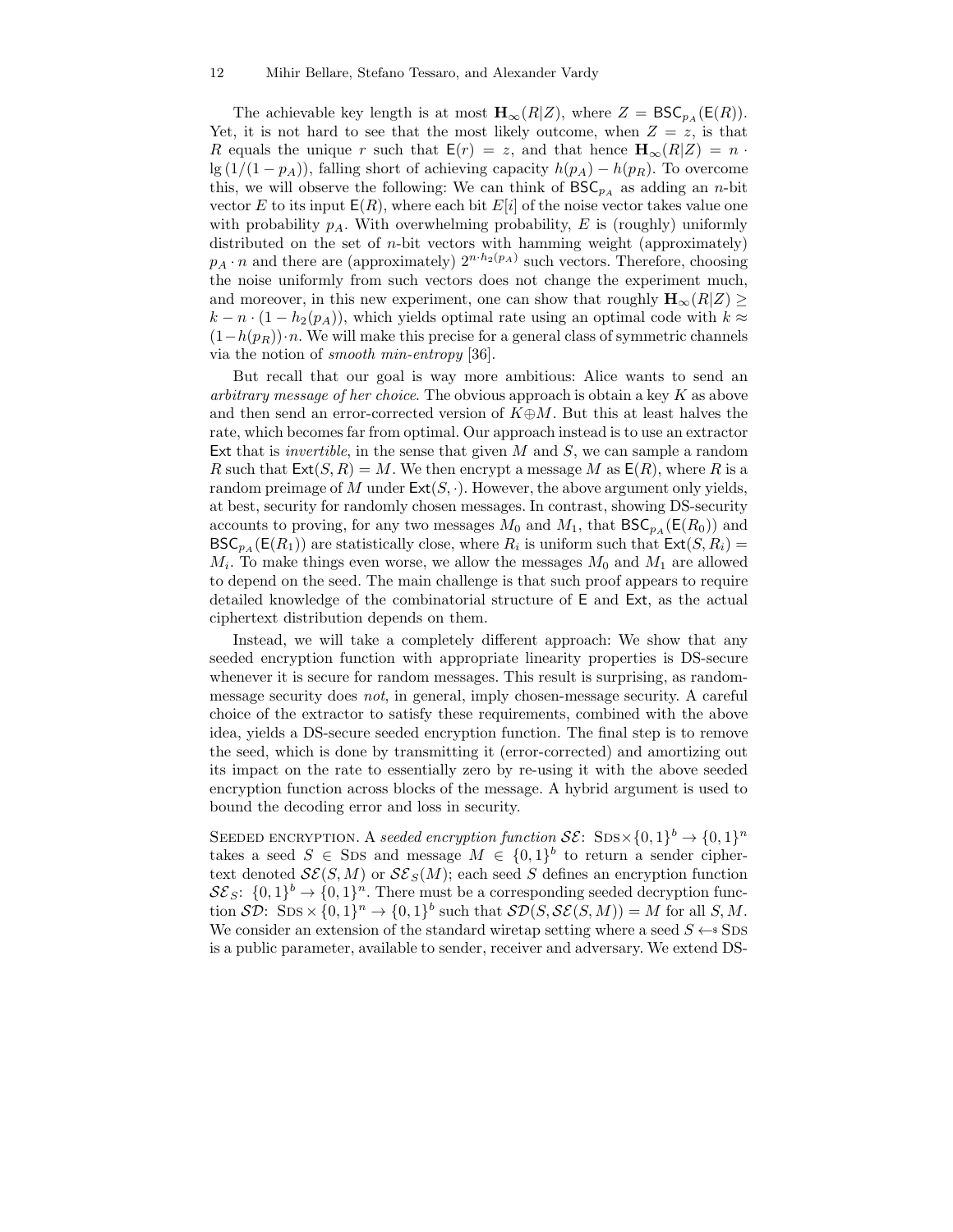| transform $\mathcal{SE}(S, M)$ :                                                                          | <b>transform</b> $\mathcal{D}(C)$ : // $C \in \text{OUTR}^{(c+t)n}$ |
|-----------------------------------------------------------------------------------------------------------|---------------------------------------------------------------------|
| // $S \in$ Sps, $M \in \{0,1\}^b$                                                                         | $C[1], \ldots, C[c+t] \stackrel{n}{\leftarrow} C$                   |
| $R \leftarrow \{0,1\}^r$ ; Ret $\mathsf{E}(\mathsf{Inv}(S,R,M))$ .                                        | $S \leftarrow D(C[1]) \parallel \ldots \parallel D(C[c])$           |
|                                                                                                           | For $i=1$ to t do                                                   |
| // $M \in \{0,1\}^m$<br>transform $\mathcal{E}(M)$ :                                                      | $X[i] \leftarrow D(C[c+i])$                                         |
| $S \leftarrow$ SDS; $S[1], \ldots, S[c] \stackrel{k}{\leftarrow} S$                                       | $M[i] \leftarrow \text{Ext}(S, X[i])$                               |
| $M[1], \ldots, M[t] \stackrel{b}{\leftarrow} M$                                                           | Ret $M[1]    \cdots    M[t]$ .                                      |
| For $i = 1$ to t do $C[i] \leftarrow \mathcal{SE}(S, M[i])$                                               |                                                                     |
| $\text{Ret } E(S[1]) \parallel \cdots \parallel E(S[c]) \parallel C[1] \parallel \cdots \parallel C[t]$ . |                                                                     |

Fig. 3. Encryption function  $\mathcal{E} = R I t E_t$ [lnv, E] using  $\mathcal{S} \mathcal{E} = I t E$ [lnv, E] and decryption function D. By  $X[1], \ldots, X[c] \stackrel{b}{\leftarrow} X$  we mean that bc-bit string X is split into b-bit blocks.

security to this setting by letting  $\mathbf{Adv}^{ds}(\mathcal{SE};\mathsf{ChA})$  be the expectation, over S drawn at random from SDS, of  $\mathbf{Adv}^{ds}(\mathcal{S}\mathcal{E}_S; \mathsf{ChA})$ . The rate of  $\mathcal{S}\mathcal{E}$  is defined as  $b/n$ , meaning the seed is ignored.

EXTRACTORS. A function Ext: SDS  $\times \{0,1\}^k \rightarrow \{0,1\}^b$  is an  $(h,\alpha)$ -extractor if  $SD((Ext(S, X), Z, S); (U, Z, S)) \leq \alpha$  for all pairs of (correlated) random variables  $(X, \mathsf{Z})$  over  $\{0,1\}^k \times \{0,1\}^*$  with  $\mathbf{H}_{\infty}(X|\mathsf{Z}) \geq h$ , where additionally S and U are uniform on SDS and  $\{0,1\}^b$ , respectively. (This is a strong, average case extractor in the terminology of [16].) We will say that Ext is *regular* if for all  $S \in$  SDS, the function  $\text{Ext}(S, \cdot)$  is regular, meaning every point in the range has the same number of preimages.

INVERTING EXTRACTORS. We say that a function  $\mathsf{Inv}: \text{SDS} \times \{0,1\}^r \times \{0,1\}^b \to$  $\{0,1\}^k$  is an *inverter* for an extractor  $\textsf{Ext} : \text{SDS} \times \{0,1\}^k \to \{0,1\}^b$  if for all  $S \in \text{SDS}$  and  $Y \in \{0,1\}^b$ , and for R uniform over  $\{0,1\}^k$ , the random variable  $\textsf{Inv}(S, R, Y)$  is uniformly distributed on  $\{X \in \{0,1\}^k : \textsf{Ext}(S, X) = Y\}$ , the set of preimages of Y under  $\text{Ext}(S, \cdot)$ . To make this concrete we give an example of an extractor with an efficiently computable inverter. Recall that  $k$ -bit strings can be interpreted as elements of the finite field  $GF(2<sup>k</sup>)$ , allowing us to define a multiplication operator  $\odot$  on k-bit strings. Then, for SDS =  $\{0,1\}^k \setminus 0^k$ , we consider the function  $Ext : SDS \times \{0,1\}^k \to \{0,1\}^b$  which, on inputs  $S \in SDS$ and  $X \in \{0,1\}^k$ , outputs the first b bits of  $X \odot S$ . It is easy to see that Ext is regular, as  $0^k$  is not in the set of seeds. In [4] we prove the following using the average-case version of the Leftover Hash Lemma of [20], due to [16].

**Lemma 10.** For all  $\alpha \in (0,1]$  and all  $b \leq k-2\lg(1/\alpha) + 2$  the function Ext is a  $(b + 2 \lg(1/\alpha) - 2, \alpha)$ -extractor.

An efficient inverter  $\text{Inv}: \text{SDS} \times \{0,1\}^{k-b} \times \{0,1\}^b \rightarrow \{0,1\}^k$  is obtained via  $\mathsf{Inv}(S, R, M) = S^{-1} \odot (M \parallel R)$  where  $S^{-1}$  is the inverse of S with respect to multiplication in  $GF(2<sup>k</sup>)$ .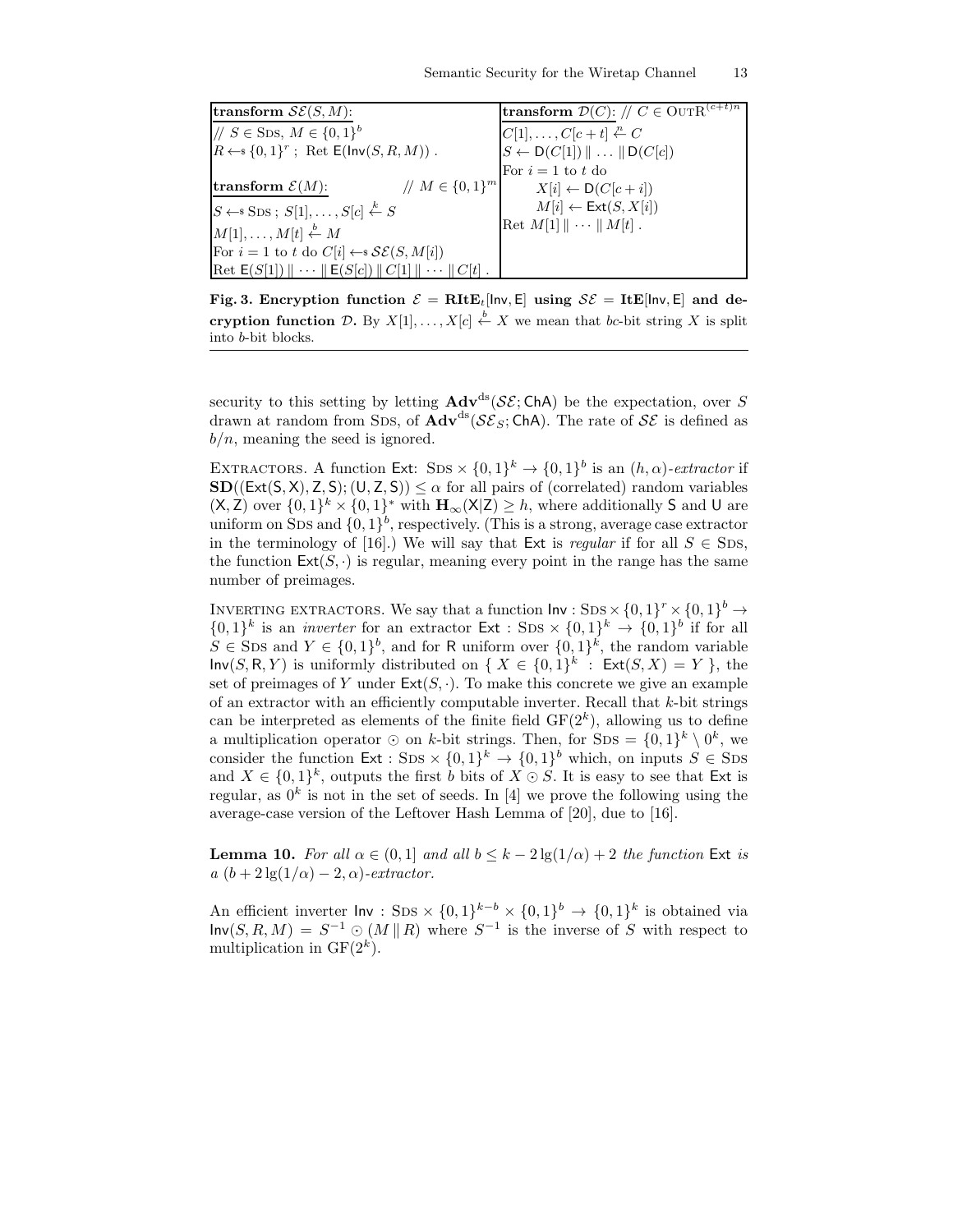THE RITE CONSTRUCTION. Let  $Ext : SDS \times \{0,1\}^k \rightarrow \{0,1\}^b$  be a regular extractor with inverter  $\mathsf{Inv}:$  SDS  $\times \{0,1\}^r \times \{0,1\}^b \to \{0,1\}^k$ . Also let  $\mathsf{E}:$  $\{0,1\}^k \to \{0,1\}^n$  be an injective function with  $k \leq n$ , later to be instantiated via an ECC. Assume without loss of generality that for some  $c \geq 1$ , we have  $|S| = c \cdot k$  for all  $S \in$  SDs. The encryption function  $\mathcal E$  is described in Fig. 3 and is obtained via the construction  $\textbf{RItE}_t$  (Repeat Invert-then-Encode), where  $t \geq 1$  is a parameter: As its main component, it relies on the construction ItE (Invert-then-Encode) of a seeded encryption function ItE[ $\mathsf{Inv}, \mathsf{E}$ ] : SDs  $\times$  $\{0,1\}$ <sup>b</sup>  $\rightarrow \{0,1\}$ <sup>n</sup> which applies the inverter lnv to the message, and then applies E to the result. The final, seed-free, encryption function  $\textbf{RItE}_t$ [lnv, E] then takes an input  $M \in \{0,1\}^m$ , where  $m = t \cdot b$ , splits it into t b-bit blocks  $M[1], \ldots M[t]$ , chooses a random seed  $S$ , and combines an encoding of  $S$  with the encryptions of the blocks using  $\mathcal{S}\mathcal{E}_S$  for  $\mathcal{S}\mathcal{E} = \text{ItE}$ [lnv, E].

DECRYPTABILITY. Given a channel ChR :  ${0,1}$   $\rightarrow$  OUTR, a decoder for E over ChR is a function  $D:$  OUTR<sup>n</sup>  $\rightarrow$   $\{0,1\}^k$ . Its decoding error is defined as  $\text{DE}(\mathsf{E}; \mathsf{D}; \mathsf{ChR}) = \max_{M \in \{0,1\}^k} \Pr\left[\mathsf{D}(\mathsf{ChR}(\mathsf{E}(M))) \neq M\right]$ . Therefore, for any output alphabet OUTR and function  $D:$  OUTR<sup>n</sup>  $\rightarrow$   $\{0,1\}^b$ , we define the corresponding decryption function for  $\mathcal E$  over ChR as in Fig. 3. The following lemma summarizes the relation between its decryption error and the one of D.

**Lemma 11.** [Correct decryption] Let ChR :  $\{0,1\} \rightarrow$  OUTR be a channel, and let  $\mathcal{E}, \mathcal{D}, \mathsf{E},$  and  $\mathsf{D}$  be as above. Then,  $\mathbf{DE}(\mathcal{E}; \mathcal{D}; \mathsf{ChR}) \leq (c + t)$ .  $DE(E; D; ChR)$ .

STEP I: FROM RITE TO ITE. We reduce security of **RITE** to that of ITE. The proof of the following [4] uses a hybrid argument.

**Lemma 12.** Let  $t \geq 1$ ,  $\mathcal{E} = \textbf{R} \textbf{It} \textbf{E}_{t}$ [lnv, E] and  $\mathcal{S} \mathcal{E} = \textbf{It} \textbf{E}$ [lnv, E]. For all ChA :  $\{0,1\}^n \to \text{OutA}$  we have  $\text{Adv}^{\text{ds}}(\mathcal{E};\text{ChA}) \leq t \cdot \text{Adv}^{\text{ds}}(\mathcal{SE};\text{ChA}).$ 

STEP II: RDS-SECURITY OF ITE. Towards determining the DS-security of ItE we first address the seemingly simpler question of proving security under random messages. Specifically, for a seeded encryption function  $\mathcal{SE}:$  SDS  $\times$   $\{0,1\}$ <sup>b</sup>  $\rightarrow$  $\{0,1\}^n$ , we define the rds advantage  $\text{Adv}^{\text{rds}}(\mathcal{SE};\text{ChA})$  as the expectation of  $\textbf{SD}((\textsf{ChA}(\mathcal{SE}(S, \mathsf{U})), \mathsf{U}); (\textsf{ChA}(\mathcal{SE}(S, \mathsf{U}')), \mathsf{U}))$  where U and U' are uniformly chosen and independent b-bit messages, and the expectation is taken over the choice of the seed S. Exploiting the notion of  $\epsilon$ -smooth min-entropy [36], the following, proven in [4], establishes RDS-security of ItE:

Lemma 13. [RDS-security of ItE] Let  $\delta > 0$ , let ChA :  $\{0,1\} \rightarrow$  OUTA be a symmetric channel, let  $Inv : SDS \times \{0,1\}^r \times \{0,1\}^b \rightarrow \{0,1\}^k$  be the inverter of a regular  $(k - n \cdot (\lg(|\text{OUTA}|) - \textbf{H}(\text{ChA}) + \delta), \alpha)$ -extractor, and let  $E : \{0, 1\}^k \to$  $\{0,1\}^n$  be injective. Then, for  $\mathcal{SE} = \textbf{ItE}[\text{Inv}, \text{E}]$ , we have

 $\mathbf{Adv}^{\text{rds}}(\mathcal{SE};\mathsf{ChA})\leq 2\cdot 2^{-\frac{n\delta^2}{2\lg^2((\text{OvrA}|+3)}}+\alpha\;.$ 

Step III: From RDS- to DS-security. In contrast to RDS-security, proving DS-security of ItE seems to require a better grasp of the combinatorial structure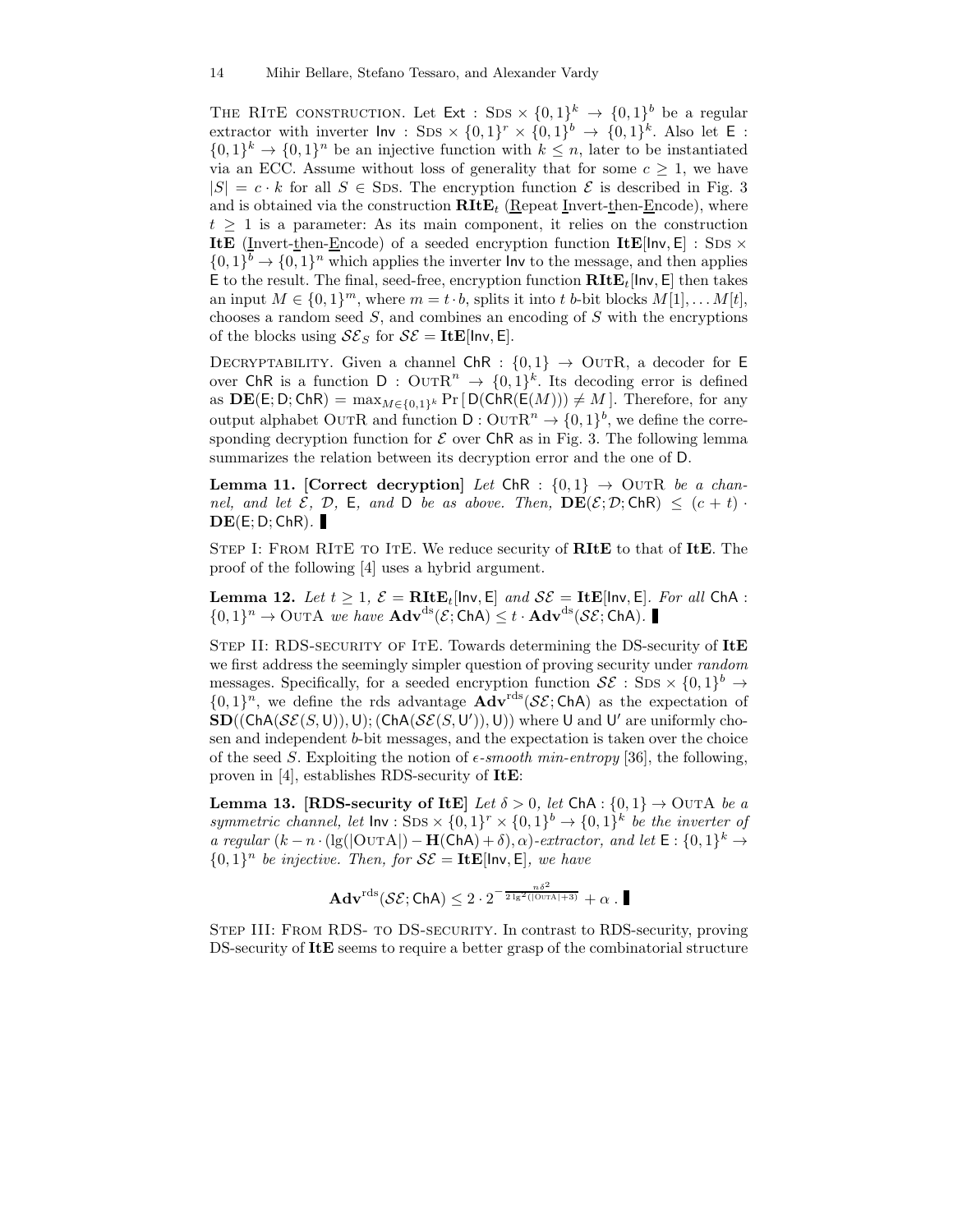of E and Inv. More concretely, think of any randomized (seeded) encryption function  $\mathcal{SE}: \text{SDS} \times \{0, 1\}^b \to \{0, 1\}^n$  as a deterministic map  $\mathcal{SE}: \text{SDS} \times \{0, 1\}^r \times$  $\{0,1\}^b \rightarrow \{0,1\}^n$  (for some r), where the second argument takes the role of the random coins. We call  $\mathcal{SE}$  separable if  $\mathcal{SE}(S, R, M) = \mathcal{SE}(S, R, 0^b) \oplus \mathcal{SE}(S, 0^r, M)$ for all  $S \in \text{SDs}, R \in \{0,1\}^r$ , and  $M \in \{0,1\}^b$ . Also, it is *message linear* if  $\mathcal{SE}(S, 0^r, \cdot)$  is linear for all  $S \in \text{SDS}$ . The following is true for encryption functions with both these properties, and is proven in [4].

**Lemma 14.** [RDS  $\Rightarrow$  DS] Let ChA : {0,1}  $\rightarrow$  OUTA be symmetric. If SE is separable and message linear, then  $\text{Adv}^{\text{ds}}(\mathcal{SE}; \text{ChA}) \leq 2 \cdot \text{Adv}^{\text{rds}}(\mathcal{SE}; \text{ChA})$ .

Coming back to ItE, we say that  $\mathsf{Inv}:$  SDS  $\times \{0,1\}^r \times \{0,1\}^b \to \{0,1\}^k$  is output linear if  $\mathsf{Inv}(S, 0^r, \cdot)$  is linear for all  $S \in \text{SDS}$ . Moreover, it is separable if  $\mathsf{Inv}(S, R, M) = \mathsf{Inv}(S, R, 0^b) \oplus \mathsf{Inv}(S, 0^r, M)$  for all  $S \in \text{SDS}, R \in \{0, 1\}^r$ , and  $M \in \{0,1\}^b$ . For example, the inverter for the above extractor based on finite-field multiplication is easily seen to be output linear and separable, by the linearity of the map  $M \mapsto S^{-1} \odot M$ .

SECURITY. If we instantiate  $\text{ItE}$ [ $\text{Inv}, \text{E}$ ] so that  $\text{Inv}$  is both output linear and separable, and we let  $E$  be linear, the encryption function  $\mathcal{SE}$  is easily seen to be message linear and separable. The following theorem now follows immediately by combining Lemma 12, Lemma 14, and Lemma 13.

Theorem 15. [DS-security of RItE] Let  $\delta > 0$  and  $t \ge 1$ . Also, let ChA:  $\{0,1\} \rightarrow$  OUTA be a symmetric channel, let  $\text{Inv}:$  SDS $\times$  $\{0,1\}^r \times \{0,1\}^b \rightarrow \{0,1\}^k$ be the output-linear and separable inverter of a regular  $(k - n \cdot (\lg(|\text{OurA}|) H(\mathsf{ChA}) + \delta), \alpha$ )-extractor, and let  $\mathsf{E} : \{0,1\}^k \to \{0,1\}^n$  be linear and injective. Then, for  $\mathcal{E} = \textbf{R} \textbf{It} \textbf{E}_t$ [lnv, E], we have

$$
\mathbf{Adv}^{\mathrm{ds}}(\mathcal{E};\mathsf{ChA}) \leq 2t \cdot \left(2 \cdot 2^{-\frac{n\delta^2}{2 \lg^2(|\mathrm{OUTA}|+3)}} + \alpha\right) \ . \ \blacksquare
$$

INSTANTIATING THE SCHEME. Recall that if  $\mathsf{ChA}:\{0,1\}^l\to\mathrm{OUTA}$  and  $\mathsf{ChR}$ :  $\{0,1\}$ <sup>l</sup>  $\rightarrow$  OUTR are symmetric channels, their secrecy capacity equals [27]  $(H(U|ChA(U)) - H(U|ChR(U)))/l$ , for a uniform *l*-bit U. Also, for a channel ChR, we denote its (Shannon) capacity as  $C(ChR) = \max_{X} I(X; ChR(X))/l$ . We will need the following result (cf. e.g. [18] for a proof).

**Lemma 16.** [18] For any  $l \in \mathbb{N}$  and any channel ChR :  $\{0,1\}^l \to \text{OUTR}$ , there is a family  $E = \{E_s\}_{s \in \mathbb{N}}$  of linear encoding functions  $E_s : \{0,1\}^{k(s)} \to$  ${0,1}^{n(s)}$  (where  $n(s)$  is a multiple of l), with corresponding decoding functions  $D_s: \text{OUTR}^{n(s)/l} \rightarrow \{0,1\}^{k(s)}, \text{ such that (i) DE(E_s; D_s; ChR) = 2^{-\Theta(k(s))}, (ii)$  $\lim_{s\to\infty} k(s)/n(s) = \mathbf{C}(\mathsf{ChR})$ , and (iii) E and D are PT computable.

We now derive a scheme  $\overline{\mathcal{E}} = {\mathcal{E}_s}_{s \in \mathbb{N}}$  achieving secrecy capacity for the most common case  $\text{ChR} = \text{BSC}_{pR}$  and  $\text{ChA} = \text{BSC}_{pA}$ , where  $0 \leq p_R < p_A \leq \frac{1}{2}$ . We start with a family of codes  $\{E_s\}_{s\in\mathbb{N}}$  for  $BSC_{p_R}$  guaranteed to exist by Lemma 16, where  $E_s: \{0,1\}^{k(s)} \to \{0,1\}^{n(s)}$  and  $\lim_{s\to\infty} k(s)/n(s) = 1 - h_2(p_R)$ , or,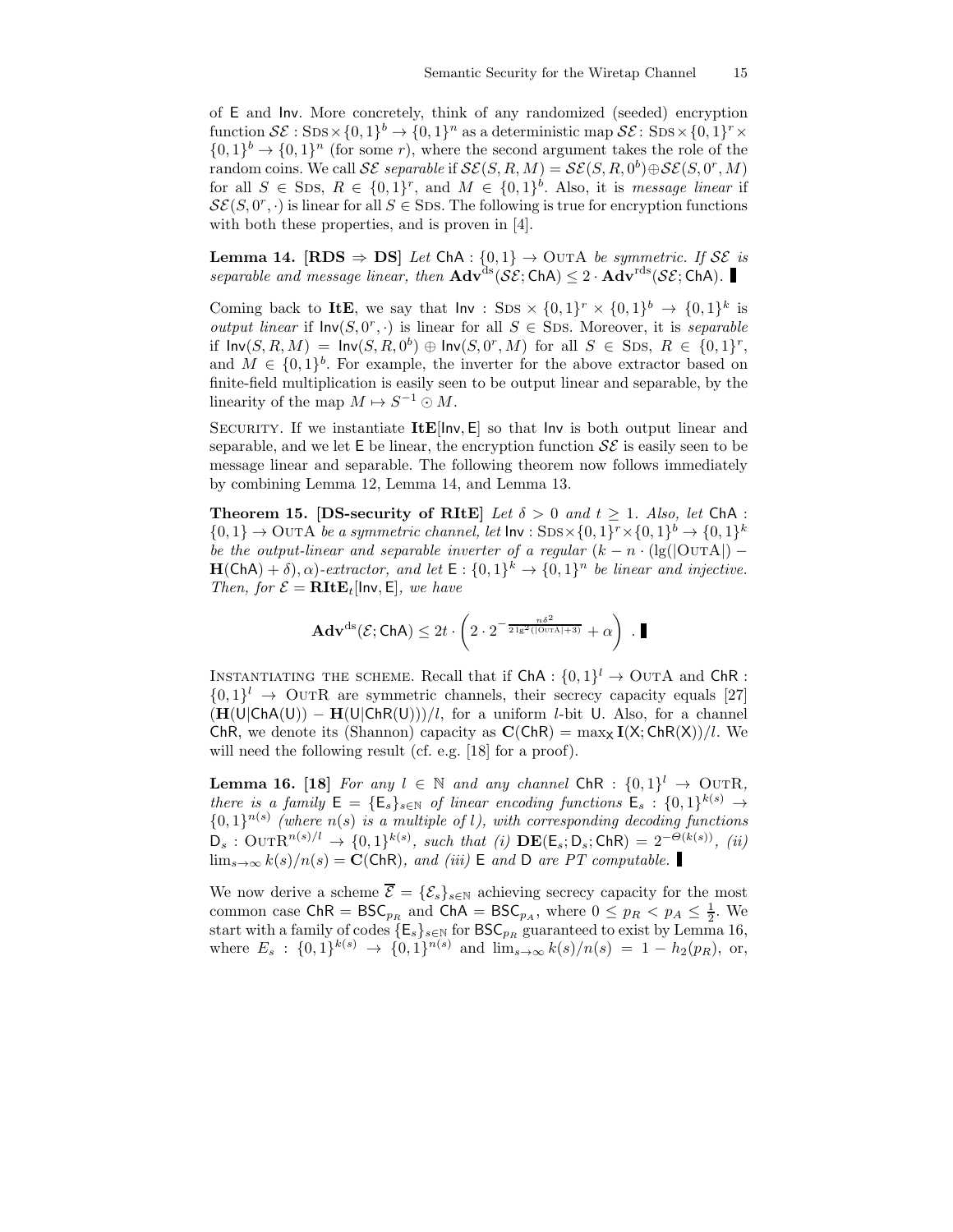equivalently, there exists  $\nu$  such that  $\nu(s) = o(1)$  and  $k(s) = (1-h_2(p_R)-\nu(s))$ . n(s). Then, we let  $\delta(s) = (2 \lg^2(5))^{1/2} \cdot n(s)^{-1/4}$  and  $\alpha(s) = 2^{-n(s)^{1/2}}$ , and use the finite-field based extractor  $\text{Ext}_s: \{0,1\}^{k(s)} \times \{0,1\}^{k(s)} \to \{0,1\}^{b(s)}$ , where  $b(s) = k(s) - n(s) \cdot (1 - h_2(p_A) + \delta(s)) + 2 \lg(\alpha) = (h_2(p_A) - h_2(p_B) - \nu(s))$  $\delta(s) - 2 \cdot n(s)^{-1/2} \cdot n(s)$ . We note that the resulting scheme is equivalent to the one described in the introduction (with  $A = S^{-1}$ ). With these parameters,

$$
\mathbf{Adv}^{\mathrm{ds}}(\mathcal{E}_s; \mathsf{BSC}_{p_A}) \le 6 \cdot t(s) \cdot 2^{-\sqrt{n}} , \quad \mathbf{DE}(\mathcal{E}_s; \mathcal{D}_s; \mathsf{BSC}_{p_B}) \le (t(s) + 1) \cdot 2^{-\Theta(k(s))}
$$

by Theorem 15 and Lemma 11, respectively. The rate of  $\mathcal{E}_s$  is

**Rate**
$$
(\mathcal{E}_s)
$$
 =  $\frac{t(s)}{t(s) + 1} \cdot \left( h_2(p_A) - h_2(p_R) - \nu(s) - \delta(s) - \frac{2}{\sqrt{n(s)}} \right)$ .

Setting  $t(s) = \lg(k(s))$  yields  $\lim_{s\to\infty} \textbf{Rate}(\mathcal{E}_s) = h_2(p_A) - h_2(p_B)$ .

Extensions. The proof applies also for any pair of symmetric channels ChR and ChA, and the resulting rate is the secrecy capacity if the capacity of ChA :  $\{0,1\} \rightarrow$  OUTA is lg(|OUTA|) – **H(ChA)**, which is the case if and only if a uniform input to ChA produces a uniform output. For other channels, such as erasure channels (where each bit is left unchanged with probability  $\delta$  and mapped to an erasure symbol with probability  $1 - \delta$ ) our technique still yields good schemes which, however, may fall short of achieving capacity. We also remark that the above presentation is constrained to single input-bit base channels for simplicity only. Our results can be extended to discrete memoryless channels with *l*-bit inputs for  $l > 1$ . For example, Lemma 13 extends to arbitrary symmetric channels ChA :  $\{0,1\}^l \to \text{OUTA}$ , at the price of replacing n by  $n/l$  in the security bound and in the extractor's entropy requirement. In contrast, we do not know whether Lemma 14 applies to arbitrary symmetric channels with *l*-bit inputs, but it does, for instance, extend to any channel of the form  $\text{ChA}(X) = X \oplus \mathsf{E}$ , where E is an l-bit string sampled according to an input-independent noise distribution.

## Acknowledgments

Bellare was supported in part by NSF grants CCF-0915675, CNS-0904380 and CNS-1116800. Tessaro was supported in part by NSF grants CCF-0915675, CCF-1018064, and DARPA contracts FA8750-11-C-0096, FA8750-11-2-0225.

# References

- 1. M. Andersson, V. Rathi, R. Thobaben, J. Kliewer, and M. Skoglund. Nested polar codes for wiretap and relay channels. Available at arxiv.org/abs/1006.3573, 2010.
- 2. E. Arıkan. Channel polarization: A method for constructing capacity achieving codes for symmetric binary-input memoryless channels. *IEEE Transactions on Information Theory*, 55(7):3051–3073, 2009.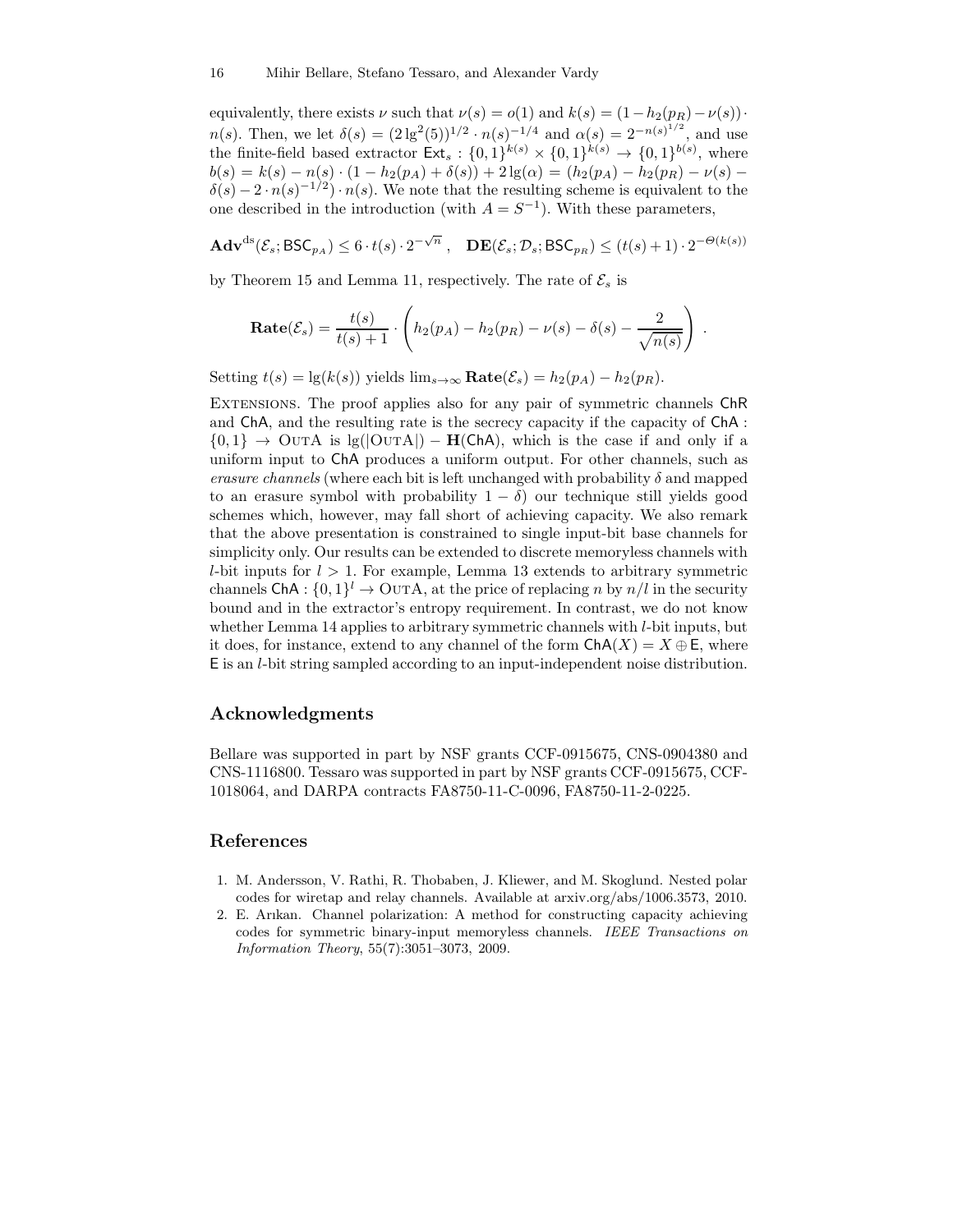- 3. M. Bellare, A. Desai, E. Jokipii, and P. Rogaway. A concrete security treatment of symmetric encryption. In *38th FOCS*, pages 394–403. IEEE Computer Society Press, Oct. 1997.
- 4. M. Bellare and S. Tessaro. Polynomial-time, semantically-secure encryption achieving the secrecy capacity, Jan. 2012. Available as arxiv.org/abs/1201.3160 and Cryptology Eprint Archive Report 2012/022.
- 5. M. Bellare, S. Tessaro, and A. Vardy. A cryptographic treatment of the wiretap channel, Jan. 2012. Available as arxiv.org/abs/1201.2205 and Cryptology Eprint Archive Report 2012/15.
- 6. M. Bloch and J. Barros. *Physical-Layer Security: From Information Theory to Security Engineering*. Cambridge Academic Press, 2011.
- 7. M. Bloch and J. N. Laneman. On the secrecy capacity of arbitrary wiretap channels. In *Proceedings of the 46th Allerton Conference on Communications, Control, and Computing*, pages 818–825, Sep 2008.
- 8. M. Cheraghchi, F. Didier, and A. Shokrollahi. Invertible extractors and wiretap protocols. *IEEE Transactions on Information Theory*, 58(2):1254–1274, 2012.
- 9. G. Cohen and G. Z´emor. The wiretap channel applied to biometrics. In *Proc. of the International Symposium on Information Theory and Applications*, 2004.
- 10. G. Cohen and G. Zemor. Syndrome coding for the wire-tap channel revisited. In *Proc. of the IEEE Information Theory Workshop (ITW '06)*, pages 33–36. IEEE, 2006.
- 11. T. M. Cover and J. A. Thomas. *Elements of Information Theory*. John Wiley and Sons, 1991.
- 12. I. Csisz´ar. Information-type measures of difference of probability distributions and indirect observations. *Studia Scientiarum Mathematicarum Hungarica*, 2:299–318, 1967.
- 13. I. Csisz´ar. Almost independence and secrecy capacity. *Problems of Information Transmission*, 32(1):40–47, 1996.
- 14. I. Csiszár and J. Körner. Broadcast channels with confidential messages. *IEEE Transactions on Information Theory*, 24(3):339–348, 1978.
- 15. I. Damgard, T. Pedersen, and B. Pfitzmann. Statistical secrecy and multibit commitments. *IEEE Transactions on Information Theory*, 44(3):1143–1151, 1998.
- 16. Y. Dodis, R. Ostrovsky, L. Reyzin, and A. Smith. Fuzzy extractors: How to generate strong keys from biometrics and other noisy data. *SIAM Journal on Computing*, 38(1):97–139, 2008.
- 17. Y. Dodis, L. Reyzin, and A. Smith. Fuzzy extractors: How to generate strong keys from biometrics and other noisy data. In C. Cachin and J. Camenisch, editors, *EUROCRYPT 2004*, volume 3027 of *LNCS*, pages 523–540. Springer, May 2004.
- 18. I. Dumer. Concatenated codes and their multilevel generalizations. In *The Handbook of Coding Theory*, pages 1191–1988. Elsevier, 1998.
- 19. S. Goldwasser and S. Micali. Probabilistic encryption. *Journal of Computer and System Sciences*, 28(2):270–299, 1984.
- 20. J. Håstad, R. Impagliazzo, L. A. Levin, and M. Luby. A pseudorandom generator from any one-way function. *SIAM Journal on Computing*, 28(4):1364–1396, 1999.
- 21. M. Hayashi and R. Matsumoto. Construction of wiretap codes from ordinary channel codes. In *Proceedings of the 2010 IEEE International Symposium on Information Theory (ISIT 2010)*, pages 2538–2542. IEEE, 2010.
- 22. S. Ho and R. Yeung. The interplay between entropy and variational distance. *IEEE Transactions on Information Theory*, 56(12):5906–5929, 2010.
- 23. E. Hof and S. Shamai. Secrecy-achieving polar-coding. In *Proceedings of the IEEE Information Theory Workshop (ITW 2010)*. IEEE, 2010.